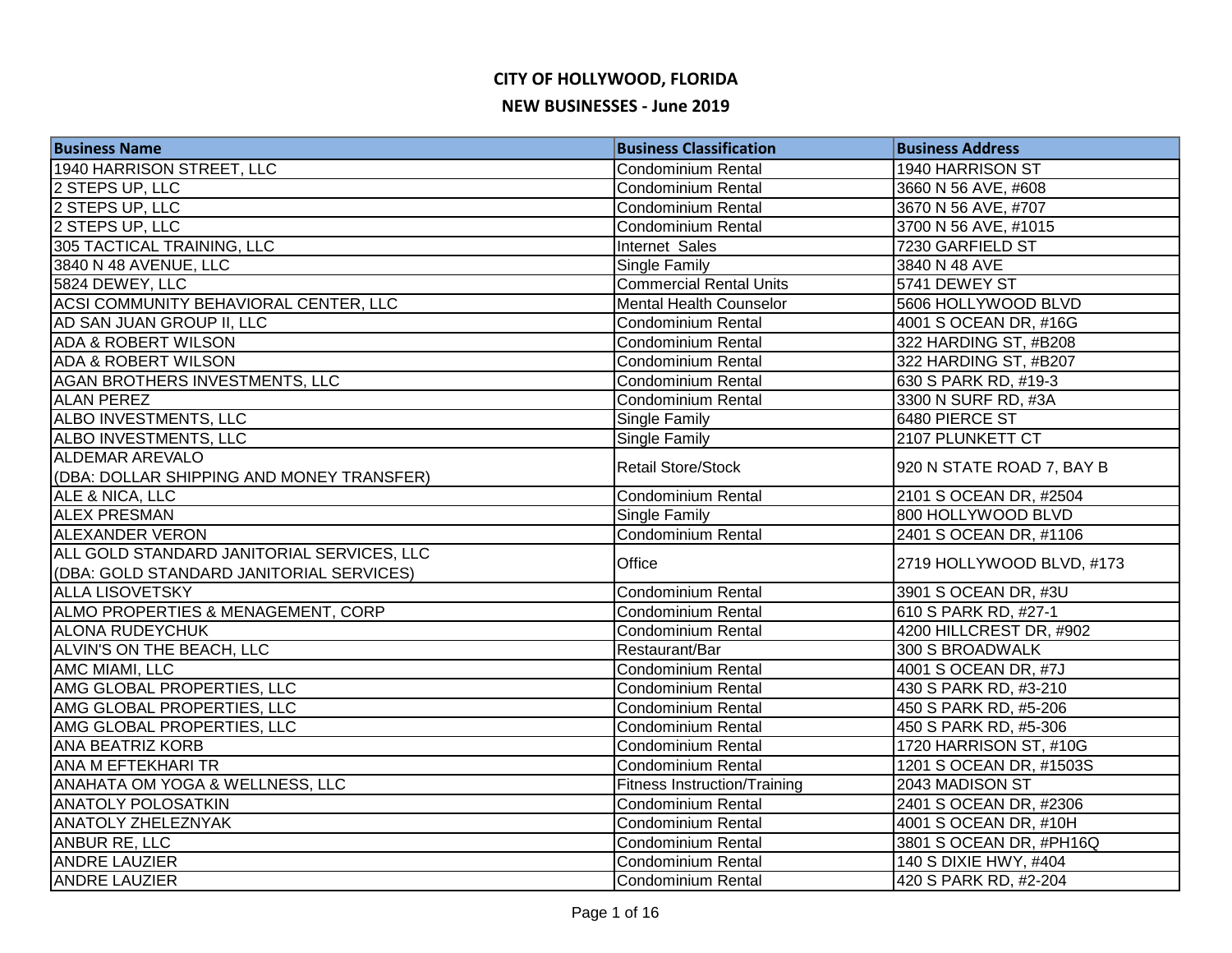| <b>Business Name</b>                 | <b>Business Classification</b> | <b>Business Address</b>   |
|--------------------------------------|--------------------------------|---------------------------|
| <b>ANDREEA BORODI</b>                | Condominium Rental             | 300 BERKLEY RD, #209      |
| <b>ANDREEA TEODORA BORODI</b>        | Condominium Rental             | 300 BERKLEY RD, #212      |
| <b>ANDREI EBRAHIMPOUR</b>            | <b>Condominium Rental</b>      | 1830 RADIUS DR, #818      |
| <b>ANDREI SVEDOV</b>                 | <b>Condominium Rental</b>      | 2751 S OCEAN DR, #S407    |
| <b>ANDREW M COOPER</b>               | <b>Condominium Rental</b>      | 4802 WASHINGTON ST, #10   |
| <b>ANDRONICA &amp; SIMA FARCASIU</b> | Condominium Rental             | 1720 FUNSTON ST, #211     |
| <b>ANGELICA SOLOVEYCHIK</b>          | <b>Condominium Rental</b>      | 2101 S OCEAN DR, #2404    |
| <b>ANN MAZOR REED</b>                | Physician/Osteopath            | 3850 HOLLYWOOD BLVD, #301 |
| <b>ANNA MAR</b>                      | <b>Condominium Rental</b>      | 2401 S OCEAN DR, #701     |
| <b>ANSEL FAMILY PARTNERSHIP LTD</b>  | <b>Condominium Rental</b>      | 6001 N OCEAN DR, #1407    |
| <b>ARAUCARIA REALTY TR</b>           | <b>Condominium Rental</b>      | 3690 N 56 AVE, #942       |
| <b>ARBEN SKENDERI</b>                | Condominium Rental             | 440 S PARK RD, #4-307     |
| <b>ARKA REAL ESTATE LLC</b>          | <b>Condominium Rental</b>      | 2734 FILLMORE ST, #3E     |
| <b>ARKADI BRONSTEIN</b>              | <b>Condominium Rental</b>      | 1500 S OCEAN DR, #C10     |
| <b>ARKADY KANEVSKY</b>               | <b>Condominium Rental</b>      | 2751 S OCEAN DR, #N1702   |
| <b>ARKADY ZDOROVYAK</b>              | <b>Condominium Rental</b>      | 2101 S OCEAN DR, #1706    |
| <b>ARMANDO L FERREIRA</b>            | <b>Condominium Rental</b>      | 530 S PARK RD, #24-11     |
| ARMANDO VALDES JR REV TR             | Condominium Rental             | 1201 S OCEAN DR, #201N    |
| ARTECH7, INC                         | <b>Condominium Rental</b>      | 610 S PARK RD, #22-1      |
| ASLUEMA, LLC                         | Condominium Rental             | 2101 S OCEAN DR, #2805    |
| <b>ATAR PERACH</b>                   | <b>Condominium Rental</b>      | 3690 N 56 AVE, #945       |
| <b>ATLANTIC FLORIDA USA, INC</b>     | <b>Condominium Rental</b>      | 3901 S OCEAN DR, #15W     |
| AW PROPERTY HOLDINGS, INC            | <b>Condominium Rental</b>      | 1720 HARRISON ST, #12F    |
| B&R PRESSURE CLEANING SERVICE, LLC   | <b>Pressure Cleaning</b>       | 1919 VAN BUREN ST, #402A  |
| <b>BAILEY FAM REV TR</b>             | <b>Condominium Rental</b>      | 3500 HARRISON ST, #5      |
| <b>BAILEY FAM REV TR</b>             | Condominium Rental             | 3500 HARRISON ST, #7      |
| <b>BAILEY FAM REV TR</b>             | Condominium Rental             | 3500 HARRISON ST, #8      |
| <b>BAILEY FAM REV TR</b>             | <b>Condominium Rental</b>      | 3500 HARRISON ST, #10     |
| <b>BAILEY FAM REV TR</b>             | <b>Condominium Rental</b>      | 3500 HARRISON ST, #14     |
| <b>BARBARA VAUGHN</b>                | <b>Condominium Rental</b>      | 200 BERKLEY RD, #206      |
| <b>BARBIE LYNN PEARSON</b>           | <b>Condominium Rental</b>      | 3730 HARRISON ST, #2      |
| BEATRIZ REYES GAVILAN REV LIV TR     | <b>Condominium Rental</b>      | 3701 JACKSON ST, #101     |
| BEATRIZ REYES GAVILAN REV LIV TR     | <b>Condominium Rental</b>      | 5300 WASHINGTON ST, #226G |
| <b>BEMASAN, CORP</b>                 | <b>Condominium Rental</b>      | 3640 N 56 AVE, #402       |
| <b>BEMASAN, CORP</b>                 | <b>Condominium Rental</b>      | 3650 N 56 AVE, #524       |
| <b>BEMASAN, CORP</b>                 | <b>Condominium Rental</b>      | 3670 N 56 AVE, #728       |
| <b>BEN MORAD</b>                     | Condominium Rental             | 3610 N 56 AVE, #226       |
| <b>BENAR, LLC</b>                    | <b>Condominium Rental</b>      | 2415 LINCOLN ST, #307     |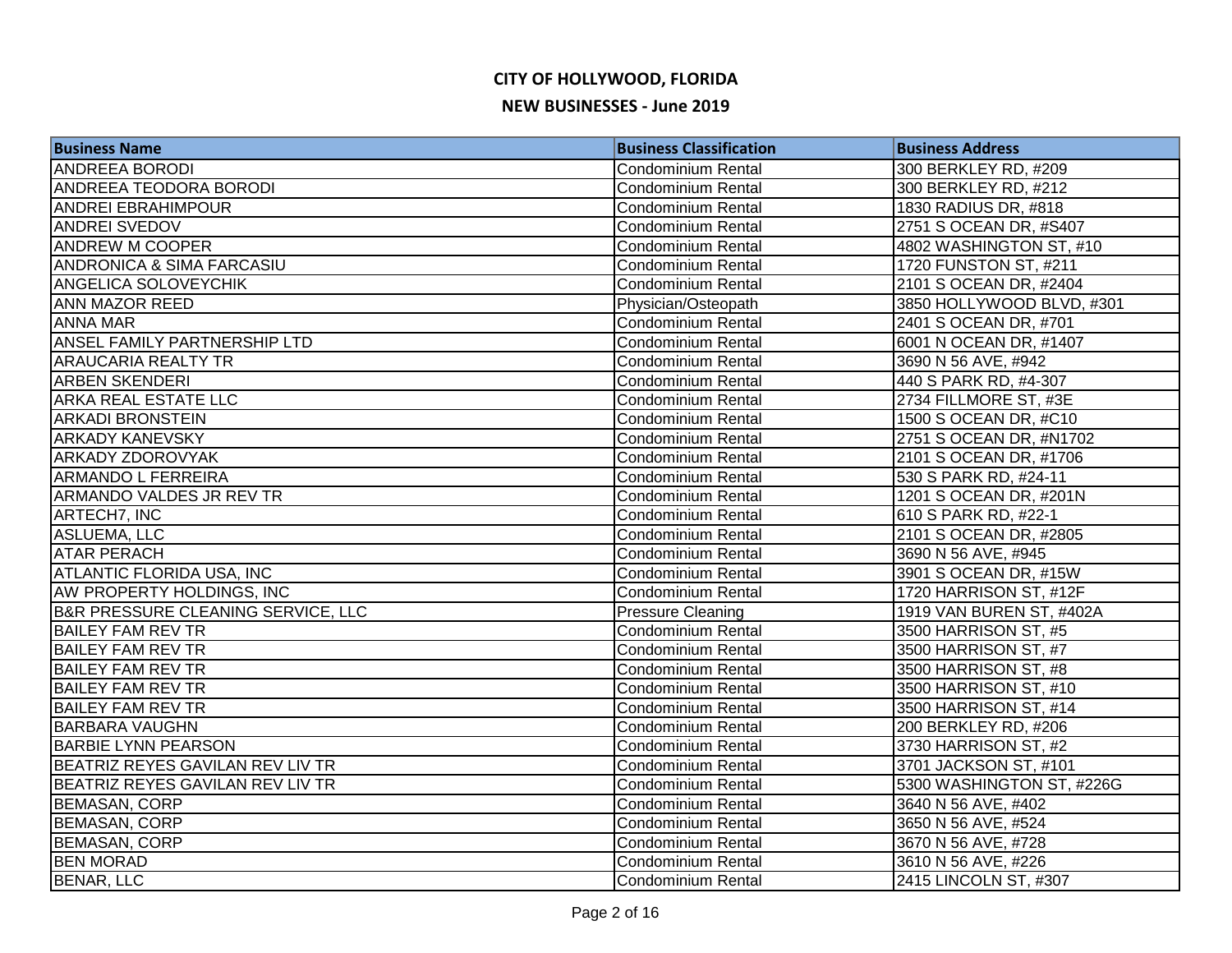| <b>Business Name</b>                            | <b>Business Classification</b> | <b>Business Address</b>      |
|-------------------------------------------------|--------------------------------|------------------------------|
| <b>BENAR, LLC</b>                               | <b>Condominium Rental</b>      | 3600 VAN BUREN ST, #312      |
| BERNARD'S FENCING COMPANY, LLC                  | Contractor/Specialty           | 1822 WILSON ST               |
| <b>BEST PRICE AUTO BROKER, LLC</b>              | <b>Auto Sales</b>              | 5807 DAWSON ST               |
| <b>BETYS &amp; SONS, LLC</b>                    | <b>Condominium Rental</b>      | 1900 VAN BUREN ST, #120B     |
| BLACK BELT BRUNCH CANTINA, INC                  | Small Vendor/Mobile            |                              |
| (DBA: ROOT N SEEDS)                             |                                |                              |
| <b>BLACK RIVER ASSETS, LLC</b>                  | Condominium Rental             | 410 S PARK RD, #1-303        |
| <b>BLACK RIVER ASSETS, LLC</b>                  | <b>Condominium Rental</b>      | 410 S PARK RD, #1-309        |
| <b>BLACK RIVER ASSETS, LLC</b>                  | Condominium Rental             | 450 S PARK RD, #5-302        |
| <b>BLACK RIVER ASSETS, LLC</b>                  | Condominium Rental             | 470 S PARK RD, #7-205        |
| <b>BLACK RIVER ASSETS, LLC</b>                  | <b>Condominium Rental</b>      | 520 S PARK RD, #23-12        |
| <b>BLAZE VENTURE, LLC</b>                       | <b>Condominium Rental</b>      | 1900 VAN BUREN ST, #504B     |
| <b>BORAS, LLC</b>                               | <b>Condominium Rental</b>      | 3660 N 56 AVE, #619          |
| <b>BORAS, LLC</b>                               | <b>Condominium Rental</b>      | 4950 WASHINGTON ST, #7       |
| <b>BORAS, LLC</b>                               | <b>Condominium Rental</b>      | 901 HILLCREST DR, #312       |
| <b>BOUZAGLOU IRREVOCABLE TRUST</b>              |                                | 1852-1856 WASHINGTON ST-2    |
|                                                 | Apt Building (3 or more units) | <b>BLDGS</b>                 |
| <b>BRADLEY E S FOGEL</b>                        | Condominium Rental             | 1201 S OCEAN DR, #2504S      |
| <b>BRENDA C FRANK REV TR</b>                    | <b>Condominium Rental</b>      | 1201 S OCEAN DR, #302N       |
| <b>BRENNON JON COBLE</b>                        | <b>Single Family</b>           | 4314 W PARK RD               |
| <b>BRICKELL TRAVEL MANAGEMENT, LLC</b>          | <b>Travel Bureau/Agency</b>    | 315 S 21 AVE                 |
| <b>BRUCE JAY BYER</b>                           | Condominium Rental             | 249 BRIARWOOD CIR, #3-15     |
| CADIE RE, LLC                                   | <b>Condominium Rental</b>      | 3901 S OCEAN DR, #9U         |
| <b>CANDACE LACEY</b>                            | <b>Condominium Rental</b>      | 3404 WATER OAK DR, #1504     |
| CAPTAIN NAIL OF AMERICA, LLC                    | Nail Salon                     | 5845 HOLLYWOOD BLVD, #102 1B |
| <b>CARLA CHAPOVAL</b>                           | <b>Condominium Rental</b>      | 3801 S OCEAN DR, #12H        |
| <b>CARLOS M CARMONA</b>                         | Condominium Rental             | 2427 GARLAND CIR, #195       |
| CC & LUPES DOMINICAN AMERICAN BEAUTY SALON, INC | <b>Beauty Parlor</b>           | 6220 JOHNSON ST              |
| <b>CELESTIAL MANAGEMENT TR</b>                  | Condominium Rental             | 1919 VAN BUREN ST, #121A     |
| <b>CF&amp;CT INVESTMENT, LLC</b>                | Condominium Rental             | 3901 S OCEAN DR, #7C         |
| CHRISTOPHER SCOTT BARBER                        | <b>Condominium Rental</b>      | 322 MONROE ST, #204A         |
| <b>CIELO VARGAS</b>                             | <b>Condominium Rental</b>      | 4408 W PARK RD               |
| CJ STAGING, LLC                                 | Office                         | 6412 MEADE ST                |
| CKS INTERIOR DESIGNS & PRINTS, LLC              | Condominium Rental             | 3730 HARRISON ST, #3         |
| <b>CLARA SILVA</b>                              | <b>Condominium Rental</b>      | 900 TALLWOOD AVE, #208       |
| <b>CLAUDIO MASCINA</b>                          | <b>Condominium Rental</b>      | 3801 S OCEAN DR, #14Y        |
| <b>CLAUDIO SCELLATO</b>                         | <b>Condominium Rental</b>      | 2031 DEWEY ST, #306          |
| <b>COLLEEN E CARAFORES</b>                      | Condominium Rental             | 1201 S OCEAN DR, #206S       |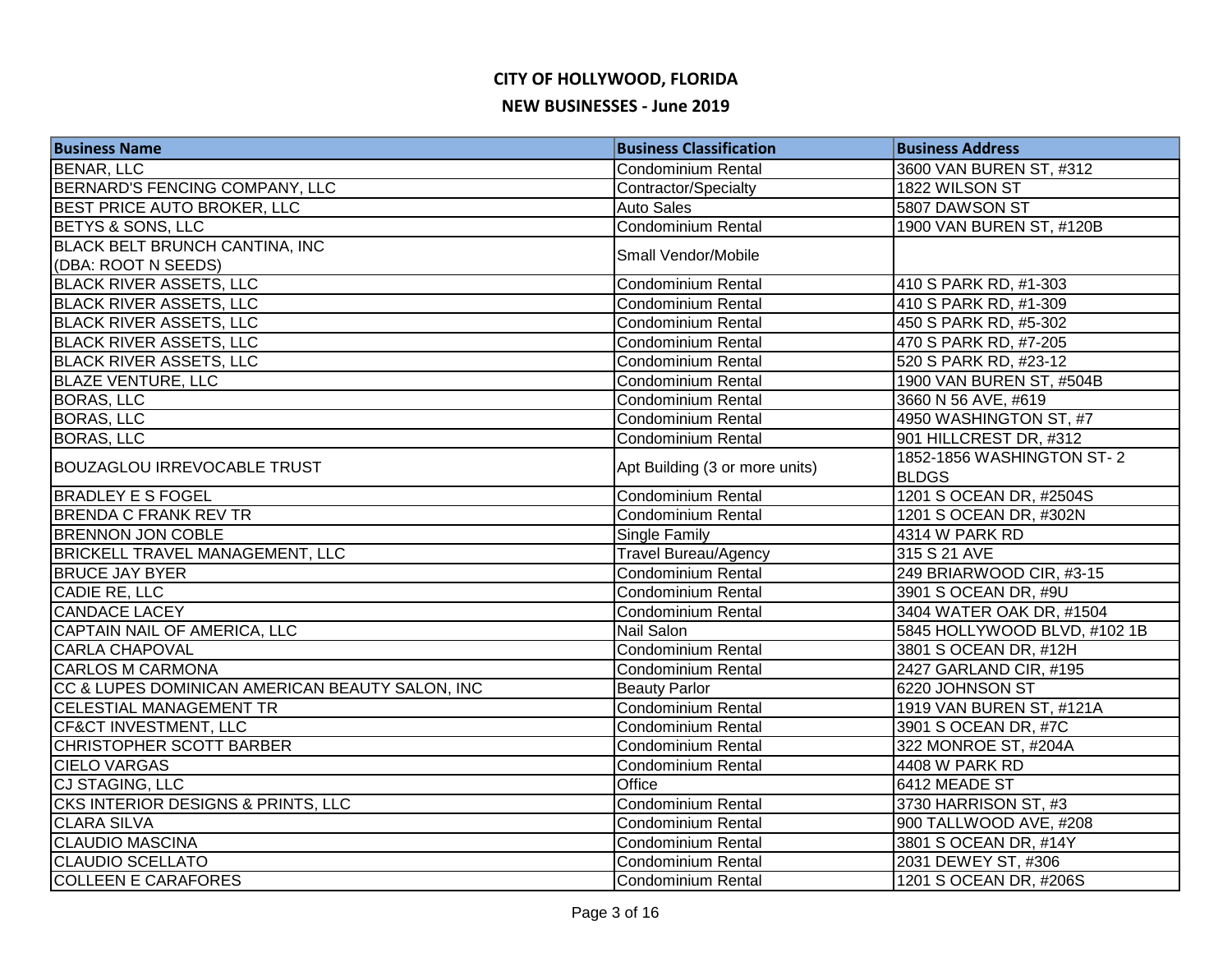| <b>Business Name</b>               | <b>Business Classification</b> | <b>Business Address</b>  |
|------------------------------------|--------------------------------|--------------------------|
| COMMENCE INVESTMENTS, CORP         | <b>Condominium Rental</b>      | 540 S PARK RD, #19-9     |
| COMMENCE INVESTMENTS, CORP         | Condominium Rental             | 610 S PARK RD, #35-1     |
| COMMENCE INVESTMENTS, CORP         | <b>Condominium Rental</b>      | 540 S PARK RD, #14-9     |
| COMMENCE INVESTMENTS, CORP         | <b>Condominium Rental</b>      | 510 S PARK RD, #25-10    |
| <b>COMMERCIAL CREATIONS, INC</b>   | <b>Condominium Rental</b>      | 3901 S OCEAN DR, #5P     |
| COPE BROTHERS, LLC                 | Condominium Rental             | 3690 N 56 AVE, #943      |
| CYCLOPS 3, LLC                     | <b>Duplex</b>                  | 2527-2529 ROOSEVELT ST   |
| <b>CYNDY COTTONE</b>               | Condominium Rental             | 900 TALLWOOD AVE, #105   |
| <b>CYNTHIA PAPOCCHIA</b>           | <b>Condominium Rental</b>      | 200 ASHBURY RD, #205     |
| DAN & ARNONA MORR                  | <b>Condominium Rental</b>      | 2225 POLK ST, #11B       |
| DAN R GANEA                        | Condominium Rental             | 430 S PARK RD, #3-107    |
| DAN R GANEA                        | <b>Condominium Rental</b>      | 901 HILLCREST DR, #401   |
| <b>DAN SUSSMAN</b>                 | <b>Condominium Rental</b>      | 2101 S OCEAN DR, #2305   |
| <b>DANA RAYMONDO</b>               | <b>Duplex</b>                  | 1930 SCOTT ST, #1-3      |
| DANIEL DALY                        | Condominium Rental             | 2201 S OCEAN DR, #1707   |
| DANIEL G ESCUDERO                  | <b>Condominium Rental</b>      | 5112 HOLLYWOOD BLVD, #8  |
| <b>DANIEL T KENNEDY</b>            | Condominium Rental             | 1830 RADIUS DR, #1004    |
| DASER RE, LLC                      | Condominium Rental             | 3901 S OCEAN DR, #3M     |
| DAVID & KAREN BYERS                | Condominium Rental             | 536 BRIARWOOD CIR, #2-47 |
| <b>DAVID HILLINGER</b>             | Single Family                  | 2426 JACKSON ST          |
| <b>DAVID MACRI</b>                 | Condominium Rental             | 2460 TAYLOR ST, #1D      |
| DAVID RABEN                        | <b>Condominium Rental</b>      | 1425 ARTHUR ST, #404A    |
| <b>DDI HEAT EXCHANGERS, INC</b>    | <b>Condominium Rental</b>      | 2201 S OCEAN DR, #708    |
| <b>DENIS LAGOS</b>                 | <b>Condominium Rental</b>      | 2915 PLUNKETT ST, #12A   |
| <b>DESIMONE FAMILY TR</b>          | <b>Condominium Rental</b>      | 3111 N OCEAN DR, #504    |
| DG PORAT, LLC                      | <b>Condominium Rental</b>      | 640 S PARK RD, #25-4     |
| <b>DIANA G SEMEL REV TR</b>        | <b>Condominium Rental</b>      | 2200 S OCEAN DR, #N 307  |
| <b>DIANA P GOSSY</b>               | <b>Condominium Rental</b>      | 2314 JOHNSON ST, #27E    |
| <b>DIANA P MERCADO</b>             | Single Family                  | 3609 SIMMS ST            |
| <b>DIANE HALLEE</b>                | Condominium Rental             | 2101 S OCEAN DR, #504    |
| <b>DIBORA HARRAR</b>               | <b>Condominium Rental</b>      | 3690 N 56 AVE, #905      |
| <b>DINO CORRADO</b>                | <b>Condominium Rental</b>      | 801 S OCEAN DR, #405     |
| <b>DISTRI-NOI INVESTMENTS, LLC</b> | <b>Condominium Rental</b>      | 2031 DEWEY ST, #107      |
| <b>DISTRI-NOI INVESTMENTS, LLC</b> | <b>Condominium Rental</b>      | 2031 DEWEY ST, #307      |
| DONAT CLOUTIER, ETAL               | <b>Condominium Rental</b>      | 4700 WASHINGTON ST, #310 |
| <b>DONNA NESMITH</b>               | Condominium Rental             | 321 WILSON ST, #101A     |
| <b>DONNA TULLIO</b>                | <b>Condominium Rental</b>      | 2840 TAYLOR ST, #23      |
| DYNAMIC AUTO TRANSPORT, LLC        | <b>Warehouse Rental</b>        | 5711 PLUNKETT ST         |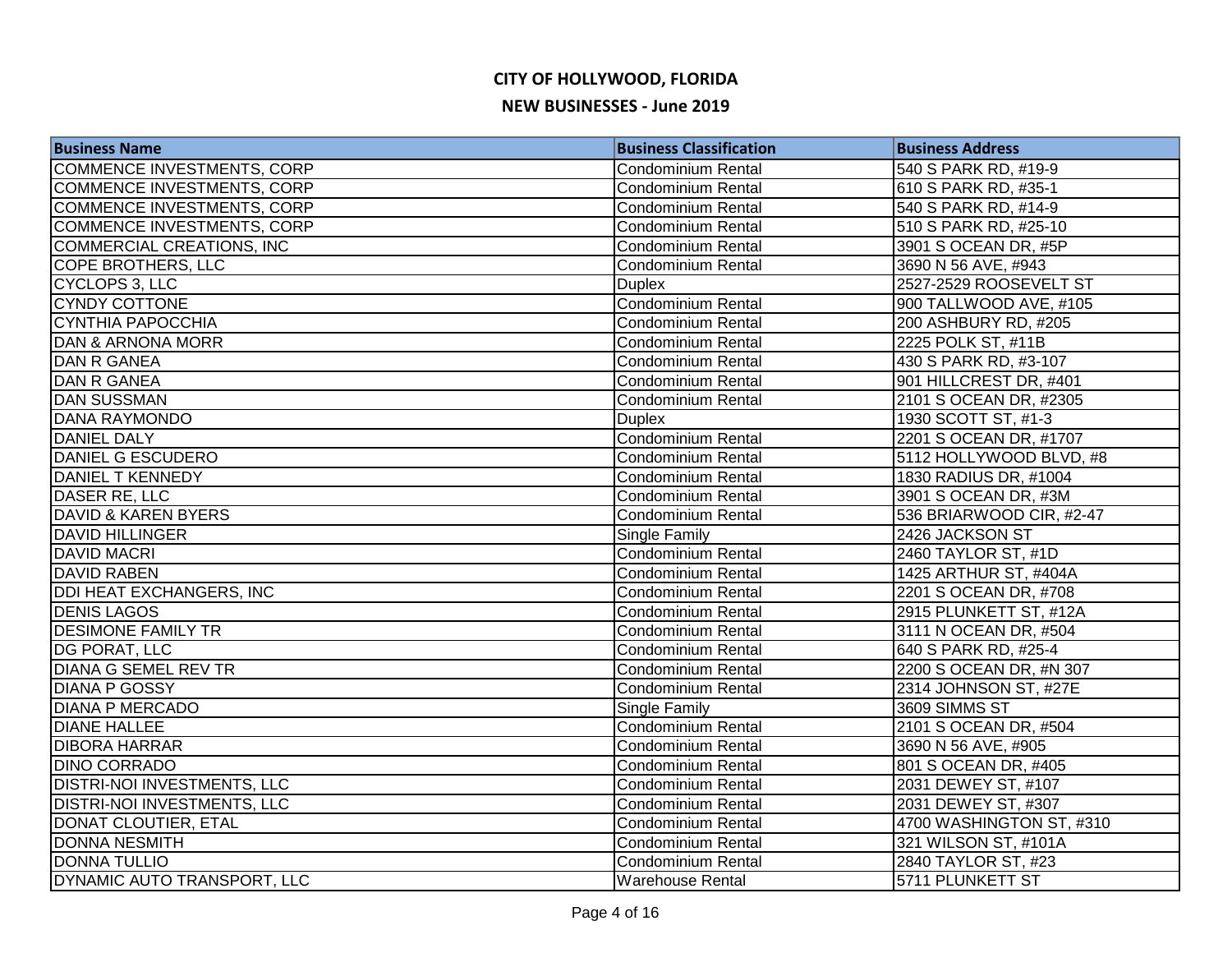| <b>Business Name</b>                  | <b>Business Classification</b> | <b>Business Address</b>   |
|---------------------------------------|--------------------------------|---------------------------|
| <b>ECOATM, LLC</b>                    | Recycling                      | 1655 N FEDERAL HWY        |
| ECV MANAGEMENT SERVICES, INC          | <b>Condominium Rental</b>      | 3730 HARRISON ST, #4      |
| <b>EDNA R GRITZ</b>                   | Condominium Rental             | 2225 POLK ST, #2A         |
| <b>EDUARD SIMANAS</b>                 | <b>Condominium Rental</b>      | 2401 S OCEAN DR, #2002    |
| <b>EDUARDO WEISS</b>                  | Physician                      | 3850 HOLLYWOOD BLVD, #301 |
| <b>EDWARD MASHKOVICH</b>              | <b>Condominium Rental</b>      | 2751 S OCEAN DR, #S1403   |
| EL BAYU DE WELA SARA, INC             | Restaurant/Bar                 | 1917 HOLLYWOOD BLVD, #B   |
| <b>ELIZABETE ALMEIDA</b>              | Condominium Rental             | 2201 S OCEAN DR, #502     |
| <b>ELLA ZBOROVSKAYA</b>               | Condominium Rental             | 430 S PARK RD, #3-108     |
| <b>EMERGENCY HOUSING RELIEF, LLC</b>  | Apt Building (3 or more units) | 2441-2443 SHERMAN ST      |
| <b>ENRIQUE D LE BRAUNSTEIN</b>        | Condominium Rental             | 410 S PARK RD, #1-107     |
| <b>ERIC FAUBERT</b>                   | Condominium Rental             | 140 S DIXIE HWY, #820     |
| <b>ERIC S MISCHEL</b>                 | <b>Condominium Rental</b>      | 1830 RADIUS DR, #914      |
| ERIW RE, LLC                          | <b>Condominium Rental</b>      | 2775 TAFT ST, #303        |
| <b>ERNEST JOYA</b>                    | <b>Condominium Rental</b>      | 2200 TAYLOR ST, #203      |
| <b>ESQUENAZI &amp; TAUB FAMILY TR</b> | Condominium Rental             | 1201 S OCEAN DR, #1208N   |
| <b>EUGENE R ROGERS</b>                | <b>Condominium Rental</b>      | 3215 N OCEAN DR, #403     |
| EVA A HAR-EVEN                        | Condominium Rental             | 140 S DIXIE HWY, #814     |
| EVDI, LLC                             | Office                         | 2219 POLK ST, #9A         |
| EVERGREEN REALTY HOLDINGS, LLC        | <b>Single Family</b>           | 6721 COOLIDGE ST          |
| <b>EXELES, LLC</b>                    | Condominium Rental             | 3000 S OCEAN DR, #714     |
| <b>EXELES, LLC</b>                    | Condominium Rental             | 3901 S OCEAN DR, #6D      |
| EY ZAT, LLC                           | Condominium Rental             | 520 S PARK RD, #27-12     |
| <b>FABIOLA FERNANDEZ DE PHELPS</b>    | <b>Condominium Rental</b>      | 2300 PARK LN, #314        |
| <b>FANAMI, LLC</b>                    | <b>Condominium Rental</b>      | 610 S PARK RD, #34-1      |
| FANG 2016 LIV TR                      | Condominium Rental             | 410 S PARK RD, #1-302     |
| <b>FAYA, LLC</b>                      | <b>Single Family</b>           | 2318 N 26 AVE             |
| <b>FELIPE GARAY</b>                   | Condominium Rental             | 3535 S OCEAN DR, #903     |
| <b>FIR PROPERTIES, LLC</b>            | <b>Condominium Rental</b>      | 1701 WASHINGTON ST, #501  |
| <b>FIR PROPERTIES, LLC</b>            | Condominium Rental             | 1701 WASHINGTON ST, #601  |
| FIRST WATCH RESTAURANTS, INC          | Restaurant/Bar                 | 3257 HOLLYWOOD BLVD       |
| (DBA: FIRST WATCH RESTAURANT #278)    |                                |                           |
| <b>FLORE BENOIT</b>                   | <b>Condominium Rental</b>      | 2324 TAYLOR ST, #3        |
| FLORIDA MANAGEMENT SERVICES, INC      | <b>Condominium Rental</b>      | 140 S DIXIE HWY, #427     |
| <b>FLORIDA RUM COMPANY, LLC</b>       |                                | 2901 SIMMS ST, #D         |
| (DBA: FLORIDA RUM COMPANY)            | Manufacturing                  |                           |
| <b>FRAMAFO RE, LLC</b>                | <b>Condominium Rental</b>      | 3801 S OCEAN DR, #8V      |
| <b>FRANCISCO J PALAU</b>              | Condominium Rental             | 2839 TAYLOR ST, #12       |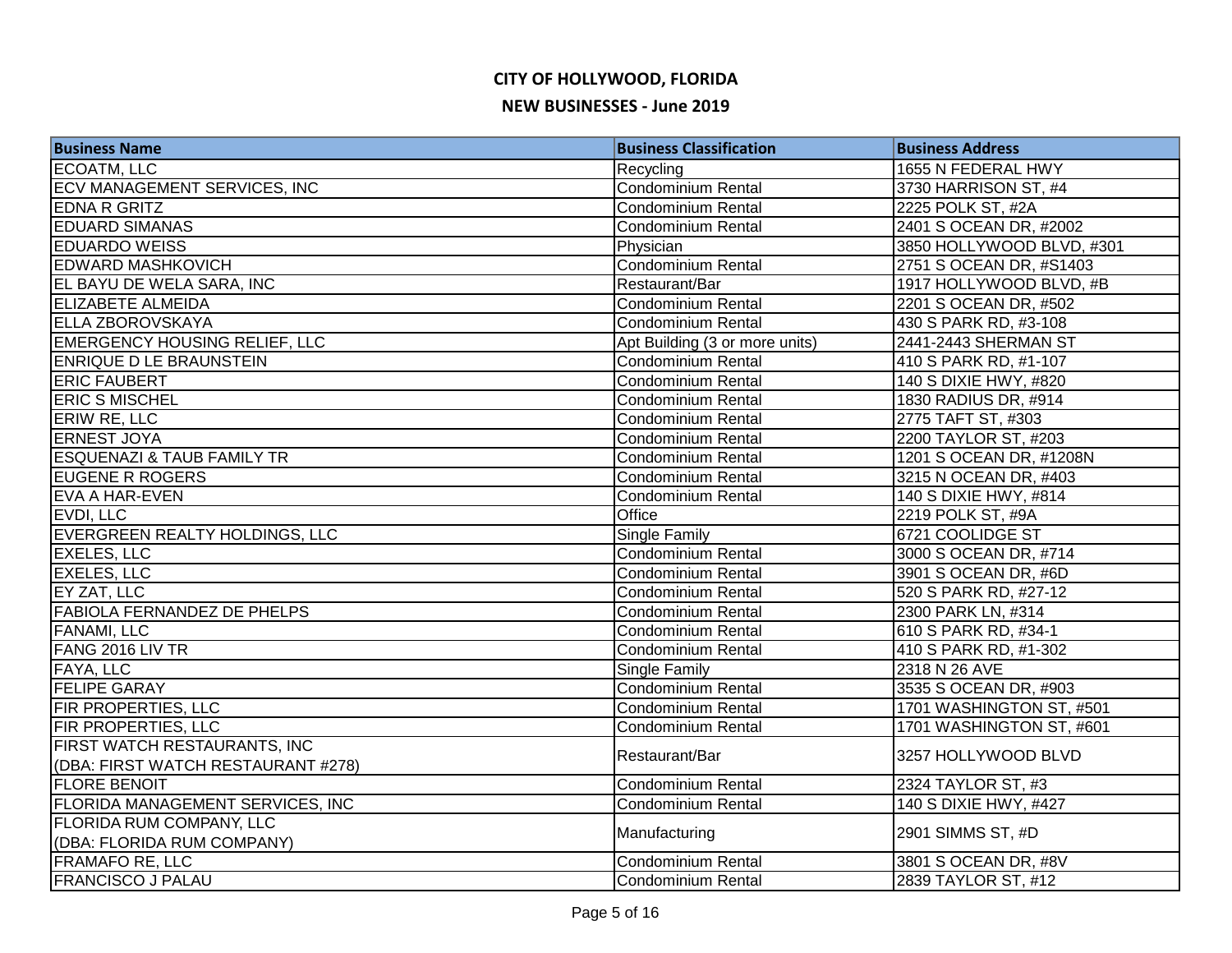| <b>Business Name</b>                     | <b>Business Classification</b> | <b>Business Address</b>    |
|------------------------------------------|--------------------------------|----------------------------|
| <b>FRANCISCO PIMENTEL</b>                | <b>Condominium Rental</b>      | 1449 N 14 WAY, #103        |
| <b>FRANCISCO PIMENTEL</b>                | <b>Condominium Rental</b>      | 1449 N 14 WAY, #203        |
| <b>FRANCISCO PIMENTEL</b>                | <b>Condominium Rental</b>      | 1449 N 14 WAY, #204        |
| <b>FRANCISCO R. QUINTANA</b>             | <b>Condominium Rental</b>      | 1201 S OCEAN DR, #1604N    |
| <b>FRANKLIN D MEJIA</b>                  | <b>Condominium Rental</b>      | 1830 RADIUS DR, #1107      |
| G & GJ 77 INTERNATIONAL INVESTMENTS, INC | <b>Condominium Rental</b>      | 3650 N 56 AVE, #516        |
| <b>G &amp; GJ INVESTMENTS 77, INC</b>    | <b>Condominium Rental</b>      | 540 S PARK RD, #22-9       |
| <b>GABRIEL LE PADOVANI</b>               | <b>Condominium Rental</b>      | 2301 S OCEAN DR, #1106     |
| <b>GAREGIN VARDANIAN</b>                 | <b>Condominium Rental</b>      | 630 S PARK RD, #33-3       |
| <b>GARFINKEL FAMILY PARTNERS, LTD</b>    | <b>Condominium Rental</b>      | 3650 N 56 AVE, #501        |
| <b>GARY H LAUFENBERG</b>                 | <b>Condominium Rental</b>      | 3501 VAN BUREN ST, #4      |
| <b>GASKINS AND SONS NURSERY, INC</b>     | Nursery/Plants, Trees          | 5315-5337 PEMBROKE RD      |
| <b>GAVIN D CADDY</b>                     | Attorney                       | 4000 HOLLYWOOD BLVD, #500N |
| <b>GCW INVESTMENTS, LLC</b>              | <b>Condominium Rental</b>      | 1845 PEMBROKE RD, #2-9     |
| <b>GCW INVESTMENTS, LLC</b>              | <b>Condominium Rental</b>      | 1845 PEMBROKE RD, #2-13    |
| <b>GENNADY RATIN</b>                     | <b>Condominium Rental</b>      | 1600 S OCEAN DR, #16C      |
| <b>GEORGE CAZA</b>                       | <b>Duplex</b>                  | 2245 GARFIELD ST-2 BLDG    |
| <b>GEORGETTE ABOUJAOUDE REV LIV TR</b>   | <b>Condominium Rental</b>      | 1901 N SURF RD, #20        |
| <b>GERALDINE MCCARTHY</b>                | <b>Condominium Rental</b>      | 4950 WASHINGTON ST, #2     |
| GGH 42, LLC                              | <b>Condominium Rental</b>      | 2741 TAFT ST, #108-D       |
| <b>GINA MENA</b>                         | <b>Condominium Rental</b>      | 1830 RADIUS DR, #425       |
| <b>GINO MATTERA</b>                      | <b>Condominium Rental</b>      | 1825 CLEVELAND ST, #15     |
| <b>GIRALDO LIV TR</b>                    | Condominium Rental             | 630 S PARK RD, #15-3       |
| <b>GLADYS STERIL ANTOINE</b>             | <b>Condominium Rental</b>      | 3701 JACKSON ST, #207      |
| <b>GLAMOURLUSCIOUS, LLC</b>              | Internet Sales                 | 3704 TAYLOR ST             |
| GLASOK & CO, LLC                         | <b>Condominium Rental</b>      | 4001 S OCEAN DR, #4C       |
| <b>GLE INVESTMENT GROUP, LLC</b>         | <b>Condominium Rental</b>      | 533 BRIARWOOD CIR, #3-58   |
| <b>GLOBES GROUP, LLC</b>                 | <b>Condominium Rental</b>      | 3600 N 56 AVE, #110        |
| <b>GLOBES GROUP, LLC</b>                 | Condominium Rental             | 3630 N 56 AVE, #314        |
| <b>GLOBES GROUP, LLC</b>                 | Condominium Rental             | 3630 N 56 AVE, #316        |
| <b>GLOBES GROUP, LLC</b>                 | <b>Condominium Rental</b>      | 3640 N 56 AVE, #413        |
| <b>GLOBES GROUP, LLC</b>                 | <b>Condominium Rental</b>      | 3670 N 56 AVE, #711        |
| <b>GLOBES GROUP, LLC</b>                 | <b>Condominium Rental</b>      | 3670 N 56 AVE, #724        |
| <b>GLOBES GROUP, LLC</b>                 | <b>Condominium Rental</b>      | 3670 N 56 AVE, #732        |
| <b>GLOBES GROUP, LLC</b>                 | <b>Condominium Rental</b>      | 1820 N 17 AVE, #6          |
| <b>GRACE BARONA</b>                      | <b>Condominium Rental</b>      | 100 ASHBURY RD, #107       |
| <b>GRAND CAPITAL INVESTMENTS, LLC</b>    | Condominium Rental             | 3640 N 56 AVE, #414        |
| <b>GROUCHY DOG HOLDINGS 2, LLC</b>       | Condominium Rental             | 1720 FUNSTON ST, #102      |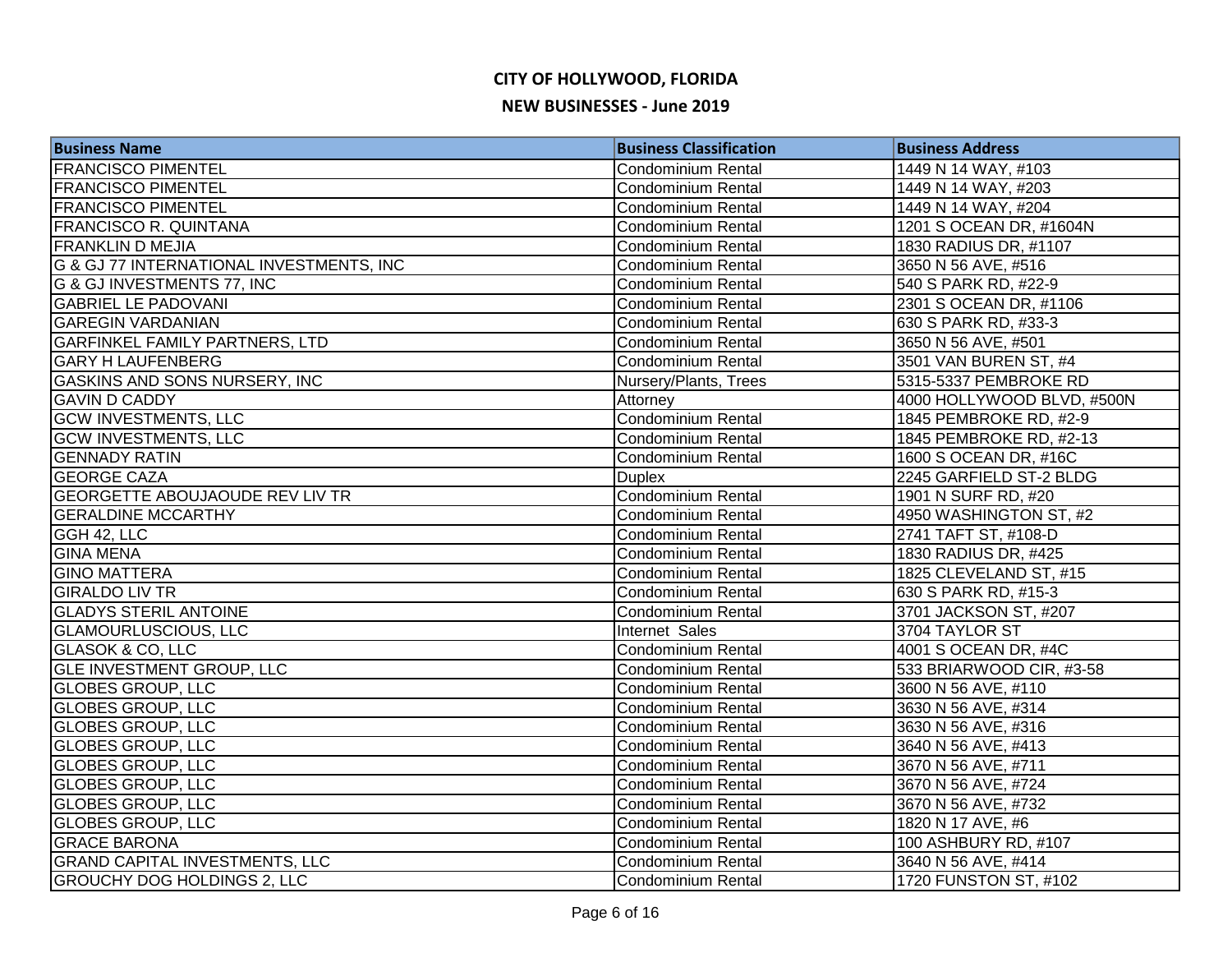| <b>Business Name</b>                  | <b>Business Classification</b>     | <b>Business Address</b>  |
|---------------------------------------|------------------------------------|--------------------------|
| <b>GROUCHY DOG HOLDINGS 2, LLC</b>    | <b>Condominium Rental</b>          | 1720 FUNSTON ST, #205    |
| <b>GROUCHY DOG HOLDINGS 2, LLC</b>    | <b>Condominium Rental</b>          | 1720 FUNSTON ST, #210    |
| <b>GRUPO ROCLA, LLC</b>               | <b>Condominium Rental</b>          | 550 S PARK RD, #25-8     |
| <b>GUMI E, LLC</b>                    | <b>Condominium Rental</b>          | 4001 S OCEAN DR, #10E    |
| HARMER, STEVE                         | Single Family                      | 6153 JOHNSON ST-2 BLDGS  |
| HATZLACHA FRIDA, LLC                  | Condominium Rental                 | 550 S PARK RD, #33-8     |
| <b>HELENA NATH LIV TR</b>             | <b>Condominium Rental</b>          | 530 S PARK RD, #27-11    |
| <b>HICAPRES, LLC</b>                  | <b>Condominium Rental</b>          | 420 S PARK RD, #2-209    |
| <b>HJG REAL PROPERTIES, LLC</b>       | <b>Condominium Rental</b>          | 3660 N 56 AVE, #624      |
| HL FLORIDA PROPERTY MANAGEMENT, LLC   | <b>Property Management</b>         | 601 S OCEAN DR           |
| HOLLYWOOD PARC, LLC                   | <b>Condominium Rental</b>          | 620 S PARK RD, #31-2     |
| ICE21 MIAMI, LLC                      | Office                             | 2832 STIRLING RD, #N     |
| <b>IDEASTOIMPROVE PROPERTIES, INC</b> | Condominium Rental                 | 1701 WASHINGTON ST, #503 |
| <b>IDEASTOIMPROVE PROPERTIES, INC</b> | <b>Condominium Rental</b>          | 1701 WASHINGTON ST, #504 |
| <b>IDEASTOIMPROVE PROPERTIES, INC</b> | <b>Condominium Rental</b>          | 1701 WASHINGTON ST, #604 |
| <b>IGOR VALENTIN, LLC</b>             | <b>Condominium Rental</b>          | 3801 S OCEAN DR, #15Q    |
| <b>IMEDA TSITSIASHVILI</b>            | Condominium Rental                 | 1830 RADIUS DR, #1206    |
| <b>INLYANA SUMITARO</b>               | Condominium Rental                 | 1915 RODMAN ST, #10      |
| <b>IRONCLOUD, INC</b>                 | <b>Consultant/Business Advisor</b> | 1830 RADIUS DR, #314     |
| <b>ISBEL ESTRADA PADILLA</b>          | <b>Condominium Rental</b>          | 1816 MCKINLEY ST, #8     |
| <b>IVICA PETROVIC</b>                 | <b>Condominium Rental</b>          | 1830 RADIUS DR, #705     |
| <b>JACOB OHAYON</b>                   | <b>Condominium Rental</b>          | 3630 N 56 AVE, #323      |
| JACQUELINE Y SCOTT                    | <b>Condominium Rental</b>          | 1830 RADIUS DR, #507     |
| JADE OCEAN 1206, CORP                 | <b>Condominium Rental</b>          | 3630 N 56 AVE, #304      |
| <b>JAMES A LACK</b>                   | <b>Condominium Rental</b>          | 3535 S OCEAN DR, #1202   |
| <b>JAMIE BYINGTON</b>                 | <b>Condominium Rental</b>          | 1500 S SURF RD, #9       |
| <b>JANEICE HUNT</b>                   | <b>Condominium Rental</b>          | 1501 N 12 CT, #1A        |
| <b>JAVIER CAVALIE</b>                 | Condominium Rental                 | 4100 N 58 AVE, #111      |
| <b>JAVIER CAVALIE</b>                 | <b>Condominium Rental</b>          | 4100 N 58 AVE, #212      |
| <b>JAY KLITZNER</b>                   | Condominium Rental                 | 1830 RADIUS DR, #725     |
| <b>JAY L FABRIKANT</b>                | Attorney                           | 125 N 46 AVE             |
| <b>JCS APPLICANCES, INC</b>           | <b>Retail Store/Stock</b>          | 6153 JOHNSON ST          |
| JED REAL PROPERTIES, LLC              | Condominium Rental                 | 3650 N 56 AVE, #502      |
| JEFFERSON REALTY, LLC                 | <b>Condominium Rental</b>          | 1720 FUNSTON ST, #209    |
| JHG REAL PROPERTIES, LLC              | <b>Condominium Rental</b>          | 3640 N 56 AVE, #415      |
| <b>JILL E FISHER</b>                  | Condominium Rental                 | 3710 HARRISON ST, #1     |
| <b>JINNAT A HOSSAIN</b>               | <b>Condominium Rental</b>          | 520 S PARK RD, #18-12    |
| <b>JINNAT A HOSSAIN</b>               | <b>Condominium Rental</b>          | 460 S PARK RD, #6-207    |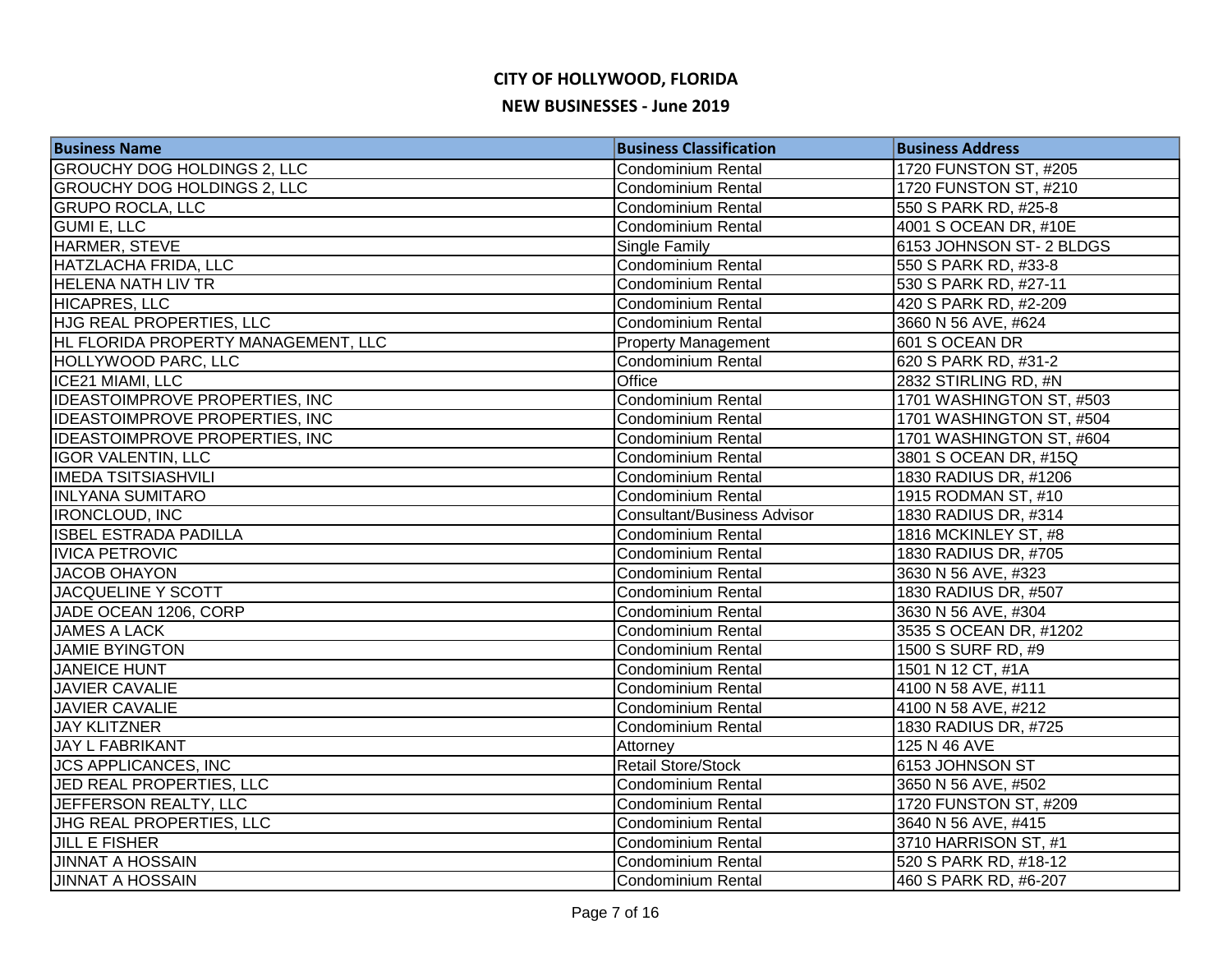| <b>Business Name</b>                         | <b>Business Classification</b> | <b>Business Address</b>   |
|----------------------------------------------|--------------------------------|---------------------------|
| <b>JINNAT A HOSSAIN</b>                      | <b>Condominium Rental</b>      | 520 S PARK RD, #26-12     |
| JOELLEN PUZZO KENDRICK                       | <b>Condominium Rental</b>      | 200 BERKLEY RD, #222      |
| JOHN DAVID, LLC                              | <b>Condominium Rental</b>      | 3801 S OCEAN DR, #PH16Y   |
| <b>JOHN MARTINEZ</b>                         | <b>Condominium Rental</b>      | 1830 RADIUS DR, #1017     |
| <b>JOHN P DUDA</b>                           | <b>Condominium Rental</b>      | 3226 LAUREL OAKS LN, #505 |
| <b>JONATHAN L ULLMANN</b>                    | <b>Condominium Rental</b>      | 919 HILLCREST DR, #702    |
| <b>JORGE A CHAMORRO</b>                      | <b>Condominium Rental</b>      | 2001 S SURF RD, #5D       |
| <b>JORGE E. VILLACIS</b>                     | Condominium Rental             | 100 BERKLEY RD, #204      |
| JORGE RODRIGUEZ-MENA                         | <b>Condominium Rental</b>      | 3901 S OCEAN DR, #6L      |
| <b>JORGE ZULUAGA</b>                         | Single Family                  | 4707 ARTHUR ST            |
| <b>JOROCO REALTY TR</b>                      | <b>Condominium Rental</b>      | 5401 HOLLYWOOD BLVD, #15  |
| <b>JOSE A PICON</b>                          | <b>Condominium Rental</b>      | 950 HILLCREST DR, #404    |
| JOSEPH A & SUNSHINE K STRAIGES               | <b>Condominium Rental</b>      | 801 S OCEAN DR, #1103     |
| <b>JOSEPH E WEISZ</b>                        | <b>Condominium Rental</b>      | 2751 S OCEAN DR, #S1702   |
| JOSEPH E. PECHTER, D.M.D., P.A.              | <b>Medical Office</b>          | 2699 STIRLING RD, #201C   |
| <b>JOSEPH HARRAR</b>                         | <b>Condominium Rental</b>      | 3690 N 56 AVE, #910       |
| <b>JOSEPH PECHTER</b>                        | Dentist/Orthodontist           | 2699 STIRLING RD, #201C   |
| <b>JOSHUA GOTHELF</b>                        | Office                         |                           |
| (DBA: THE ARK NUTRITION AND WELLNESS CENTER) |                                | 3900 N HILLS DR, #414     |
| <b>JUAN CARLOS BORGES</b>                    | Single Family                  | 1332 JEFFERSON ST         |
| <b>JUAN CEPEDA</b>                           | <b>Condominium Rental</b>      | 300 BERKLEY RD, #102      |
| <b>JUAN E SANTANA</b>                        | <b>Condominium Rental</b>      | 1600 TALLWOOD AVE, #207   |
| <b>JUAN JOSE BOCCIA</b>                      | <b>Condominium Rental</b>      | 1830 RADIUS DR, #721      |
| JUAN JOSE BOCCIA, JR                         | <b>Condominium Rental</b>      | 1830 RADIUS DR, #921      |
| <b>JUAN SR BOCCIA</b>                        | <b>Condominium Rental</b>      | 1830 RADIUS DR, #616      |
| <b>JUAN TERAMO</b>                           | <b>Condominium Rental</b>      | 919 HILLCREST DR, #203    |
| <b>JUAN TERAMO REV TR</b>                    | <b>Condominium Rental</b>      | 919 HILLCREST DR, #406    |
| <b>JUDE CASIMIR</b>                          | <b>Condominium Rental</b>      | 610 S PARK RD, #18-1      |
| JUERGEN SCHROETER                            | <b>Condominium Rental</b>      | 320 S SURF RD, #302       |
| <b>JULIA A HERDOIZA</b>                      | <b>Condominium Rental</b>      | 321 WILSON ST, #305A      |
| <b>JULIA A HERDOIZA</b>                      | <b>Condominium Rental</b>      | 300 OREGON ST, #204       |
| <b>JULIA A KREUZIGER</b>                     | <b>Condominium Rental</b>      | 2201 S OCEAN DR, #1203    |
| <b>JULIAN ADOLFO LONDONO</b>                 | <b>Condominium Rental</b>      | 2219 POLK ST, #2B         |
| <b>JULIAN LONDONO</b>                        | Condominium Rental             | 2225 POLK ST, #5A         |
| JULIAN O'NEIL MOORE                          | Physician/Osteopath            | 3850 HOLLYWOOD BLVD, #301 |
| <b>JULIE WOLF</b>                            | <b>Condominium Rental</b>      | 200 BERKLEY RD, #120      |
| <b>JULIO CESAR GASTALDI</b>                  | <b>Condominium Rental</b>      | 4700 WASHINGTON ST, #311  |
| <b>KAREN TORCHIA</b>                         | <b>Condominium Rental</b>      | 4040 N HILLS DR, #39      |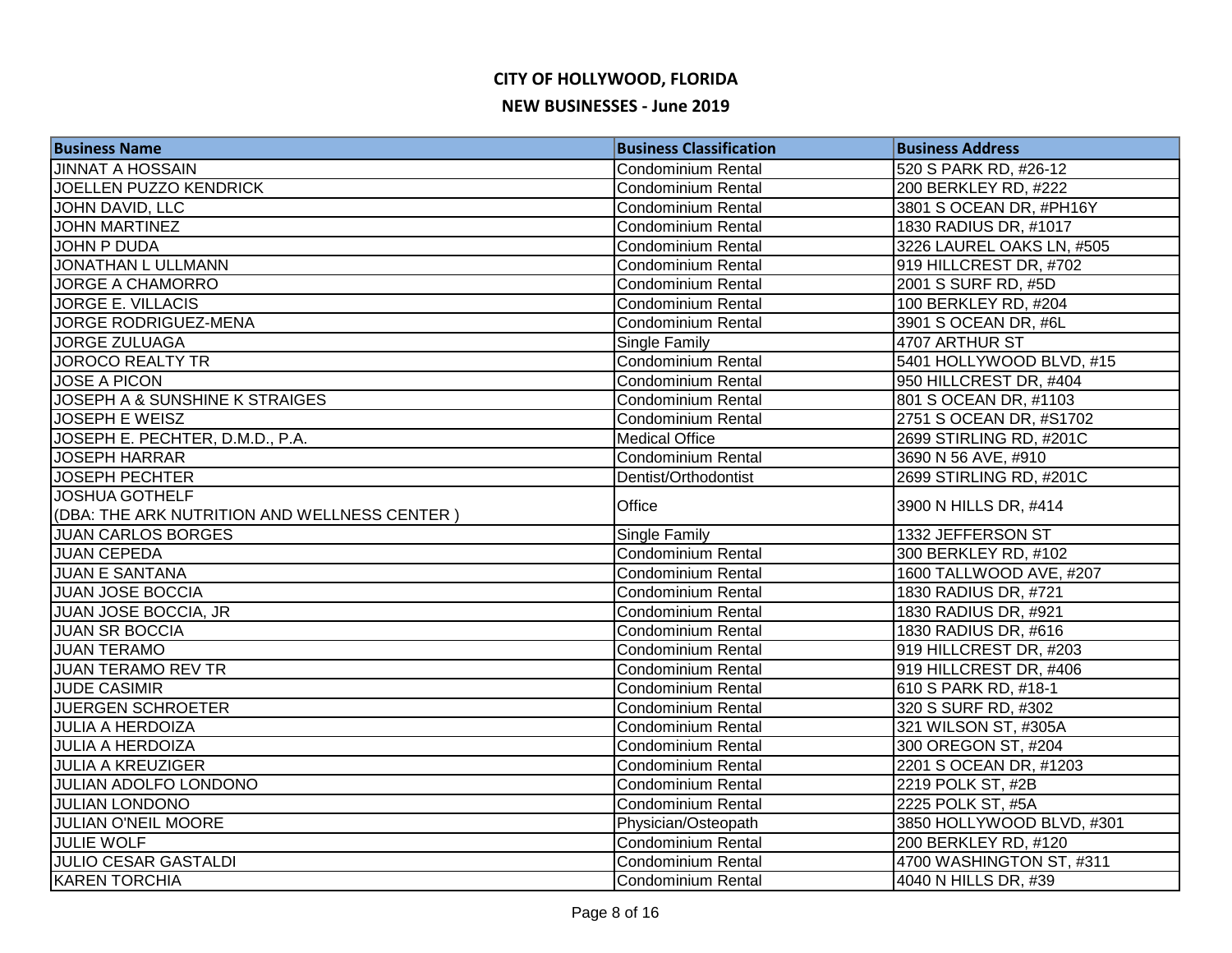| <b>Business Name</b>               | <b>Business Classification</b> | <b>Business Address</b>   |
|------------------------------------|--------------------------------|---------------------------|
| <b>KATARINA VASKOVIC</b>           | Condominium Rental             | 1425 ARTHUR ST, #506A     |
| <b>KAVITHA SIVASHANKER</b>         | <b>Condominium Rental</b>      | 2301 S OCEAN DR, #2307    |
| <b>KENG CHUENG NG</b>              | <b>Condominium Rental</b>      | 3630 N 56 AVE, #320       |
| KOSHER ROOM, LLC                   |                                | 5830 FUNSTON ST           |
| (DBA: KOSHER TABLE)                | 9135 Catering/Take Out Food    |                           |
| LAKEWOOD 1032, LLC                 | Condominium Rental             | 3700 N 56 AVE, #1032      |
| LAKEWOOD 225, LLC                  | <b>Condominium Rental</b>      | 3610 N 56 AVE, #225       |
| LAKEWOOD 315, LLC                  | Condominium Rental             | 3630 N 56 AVE, #315       |
| LAKEWOOD 731, LLC                  | Condominium Rental             | 3670 N 56 AVE, #731       |
| LAKEWOOD 936, LLC                  | Condominium Rental             | 3690 N 56 AVE, #936       |
| LAS WICHIS, LLC                    | <b>Condominium Rental</b>      | 2775 TAFT ST, #312        |
| LCJ SYSTEMIC GROUP, LLC            | <b>Condominium Rental</b>      | 2219 POLK ST, #2A         |
| LECHUZA INVESTMENTS, LLC           | <b>Condominium Rental</b>      | 3111 N OCEAN DR, #807     |
| LEV HENRY SUDAKOV                  | Chiropractor/Chiropodist       | 3800 S OCEAN DR, #230     |
| LEV SUDAKOV, DC, PA                | <b>Medical Office</b>          | 3800 S OCEAN DR, #230     |
| <b>LIZA GAMIZ</b>                  | Condominium Rental             | 1702 MCKINLEY ST, #2      |
| LOS MAESTROS, LLC                  | <b>Condominium Rental</b>      | 1425 ARTHUR ST, #104A     |
| LOUIS OUELLET                      | <b>Condominium Rental</b>      | 5300 WASHINGTON ST, #134L |
| LOURDES CASTILLO                   | Condominium Rental             | 3500 HARRISON ST, #12     |
| <b>LOURDES SANCHEZ</b>             | Condominium Rental             | 3001 S OCEAN DR, #211     |
| LUIS GERMAN                        | Condominium Rental             | 2240 VAN BUREN ST, #A3    |
| LUISA BALZA                        | Condominium Rental             | 1600 S OCEAN DR, #14D     |
| LUZ STELLA INFANTE                 | <b>Condominium Rental</b>      | 950 HILLCREST DR, #502    |
| <b>LUZ STELLA INFANTE</b>          | <b>Condominium Rental</b>      | 950 HILLCREST DR, #503    |
| <b>LYNN A HIGGINS</b>              | <b>Condominium Rental</b>      | 1919 VAN BUREN ST, #815A  |
| LZ SUMMIT, LLC                     | <b>Condominium Rental</b>      | 1201 S OCEAN DR, #1507S   |
| <b>MA FLORIDA INVESTMENTS, LLC</b> | Condominium Rental             | 3610 N 56 AVE, #233       |
| <b>MA FLORIDA INVESTMENTS, LLC</b> | <b>Condominium Rental</b>      | 3660 N 56 AVE, #614       |
| <b>MA FLORIDA INVESTMENTS, LLC</b> | <b>Condominium Rental</b>      | 3660 N 56 AVE, #618       |
| MA FLORIDA INVESTMENTS, LLC        | Condominium Rental             | 3670 N 56 AVE, #713       |
| <b>MA FLORIDA INVESTMENTS, LLC</b> | Condominium Rental             | 3680 N 56 AVE, #804       |
| <b>MA FLORIDA INVESTMENTS, LLC</b> | <b>Condominium Rental</b>      | 3680 N 56 AVE, #836       |
| MA FLORIDA INVESTMENTS, LLC        | Condominium Rental             | 3690 N 56 AVE, #917       |
| MA FLORIDA INVESTMENTS, LLC        | <b>Condominium Rental</b>      | 3690 N 56 AVE, #922       |
| MA FLORIDA INVESTMENTS, LLC        | Condominium Rental             | 3700 N 56 AVE, #1014      |
| MA FLORIDA INVESTMENTS, LLC        | <b>Condominium Rental</b>      | 3700 N 56 AVE, #1020      |
| MAKISUL, LLC                       | <b>Condominium Rental</b>      | 450 S PARK RD, #5-309     |
| <b>MAKISUL, LLC</b>                | <b>Condominium Rental</b>      | 550 S PARK RD, #34-8      |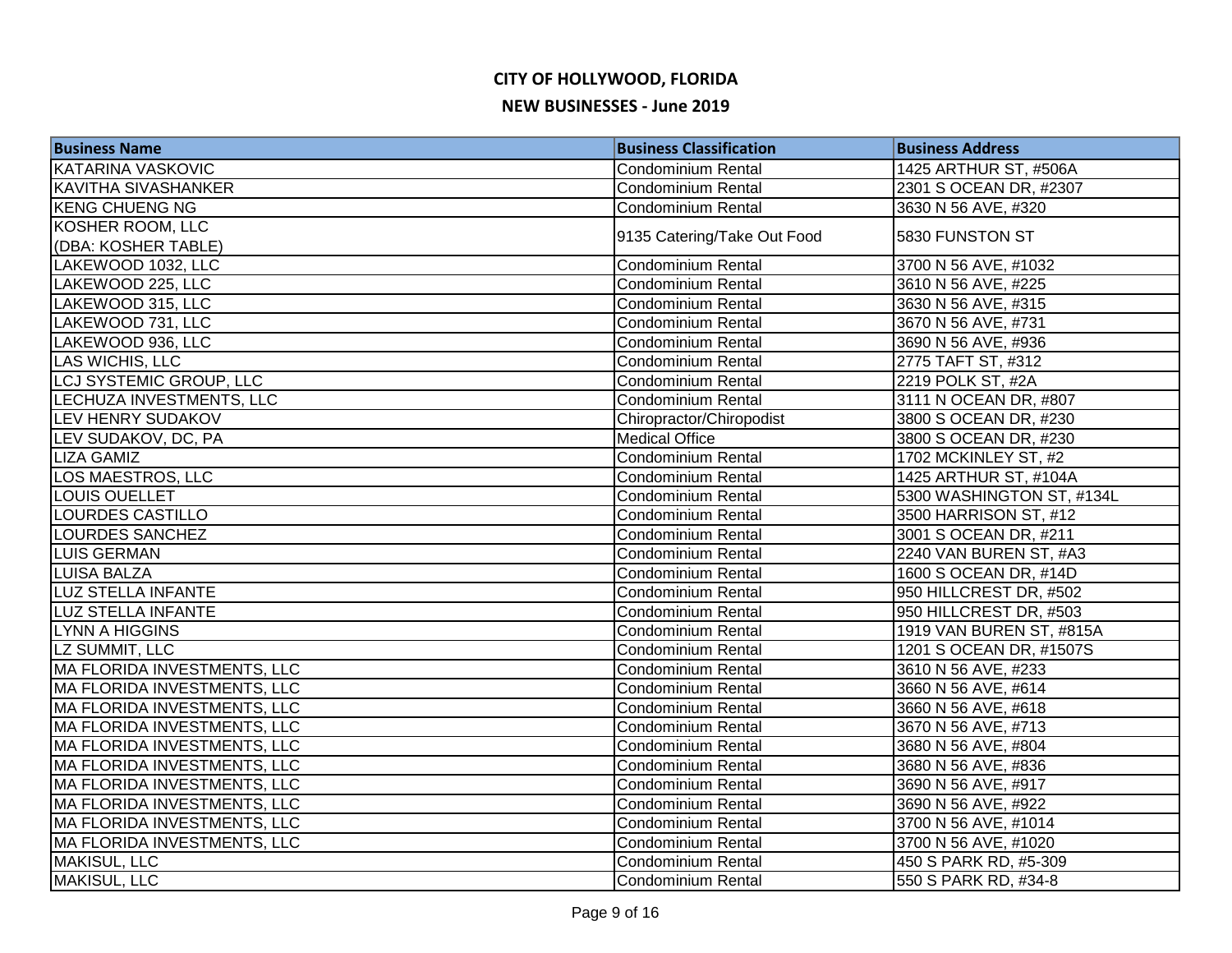| <b>Business Name</b>          | <b>Business Classification</b> | <b>Business Address</b>  |
|-------------------------------|--------------------------------|--------------------------|
| MAKISUL, LLC                  | <b>Condominium Rental</b>      | 530 S PARK RD, #12-11    |
| MALI COHEN                    | Single Family                  | 2545 GRANT ST-2 BLDG     |
| MANABA, LLC                   | Condominium Rental             | 450 S PARK RD, #5-106    |
| MANACAL ENTERPRISE, LLC       | <b>Condominium Rental</b>      | 200 ASHBURY RD, #206     |
| <b>MARCELLA DI VALERIO</b>    | <b>Condominium Rental</b>      | 1500 S OCEAN DR, #C14    |
| <b>MARCIA F BORUCKI</b>       | <b>Condominium Rental</b>      | 1201 S OCEAN DR, #202S   |
| <b>MARCIA LANDIS</b>          | <b>Condominium Rental</b>      | 1430 SHERIDAN ST, #1G    |
| <b>MARCIA VIEIRA</b>          | <b>Condominium Rental</b>      | 1425 ARTHUR ST, #507A    |
| <b>MARCO VITERI</b>           | Condominium Rental             | 2415 LINCOLN ST, #305    |
| MARGARITA ROJO VERGARA        | <b>Condominium Rental</b>      | 2420 JOHNSON ST, #202    |
| MARIA L SERRATE PAZ           | <b>Condominium Rental</b>      | 4001 S OCEAN DR, #9H     |
| <b>MARIA L SERRATE PAZ</b>    | <b>Condominium Rental</b>      | 4001 S OCEAN DR, #10B    |
| <b>MARILYN HERMAN</b>         | <b>Condominium Rental</b>      | 275 GATE RD, #216        |
| <b>MARITIMUS FLORIDA, LLC</b> | <b>Duplex</b>                  | 1637 JACKSON ST-2 BLDGS  |
| <b>MARIUS FLISKI</b>          | Condominium Rental             | 1201 S OCEAN DR, #214S   |
| <b>MARIUS FLISKI</b>          | <b>Condominium Rental</b>      | 1201 S OCEAN DR, #219S   |
| <b>MARIUS FLISKI</b>          | <b>Condominium Rental</b>      | 1720 HARRISON ST, #14A   |
| <b>MARIUS FLISKI</b>          | Condominium Rental             | 2600 S OCEAN DR, #S 201  |
| <b>MARIUS FLISKI</b>          | <b>Condominium Rental</b>      | 3725 S OCEAN DR, #825    |
| <b>MARK COHEN</b>             | <b>Condominium Rental</b>      | 3670 N 56 AVE, #710      |
| <b>MARK D COHEN</b>           | <b>Condominium Rental</b>      | 3630 N 56 AVE, #301      |
| <b>MARK PAZIN</b>             | <b>Condominium Rental</b>      | 2101 S OCEAN DR, #807    |
| <b>MARK ZELTSER</b>           | <b>Condominium Rental</b>      | 2751 S OCEAN DR, #N301   |
| MARVELI C FELDMAN REV LIV TR  | <b>Condominium Rental</b>      | 1830 RADIUS DR, #602     |
| <b>MARY D BALDOVINI</b>       | <b>Condominium Rental</b>      | 1900 VAN BUREN ST, #113B |
| <b>MARY FLOR LEVI</b>         | <b>Single Family</b>           | 5627 SIMMS ST            |
| <b>MATT KHOMUT</b>            | Condominium Rental             | 3801 S OCEAN DR, #1U     |
| MELROY G ANTAO                | Single Family                  | 524 S 26 AVE             |
| <b>MERCI RESTAURANT, LLC</b>  | Restaurant/Bar                 | 2050 HOLLYWOOD BLVD      |
| METRO PP SOLUTIONS, INC       | Towing/Wrecker                 | 1614 S DIXIE HWY. #7     |
| MEYER FLORIDA INVESTMENT, LLC | <b>Condominium Rental</b>      | 3600 N 56 AVE, #113      |
| MEYER FLORIDA INVESTMENT, LLC | <b>Condominium Rental</b>      | 3610 N 56 AVE, #220      |
| MEYER FLORIDA INVESTMENT, LLC | <b>Condominium Rental</b>      | 3700 N 56 AVE, #1019     |
| MIAMI REAL INVEST, LLC        | Single Family                  | 1619 RODMAN ST           |
| <b>MIANKI RE, LLC</b>         | Condominium Rental             | 3901 S OCEAN DR, #6T     |
| <b>MICHAEL LIVSHIN</b>        | Condominium Rental             | 4001 S OCEAN DR, #16K    |
| <b>MICHAEL SZABO</b>          | Condominium Rental             | 1425 ARTHUR ST, #410B    |
| MICHAEL ZOLOTAREV             | <b>Condominium Rental</b>      | 1201 S OCEAN DR, #2112S  |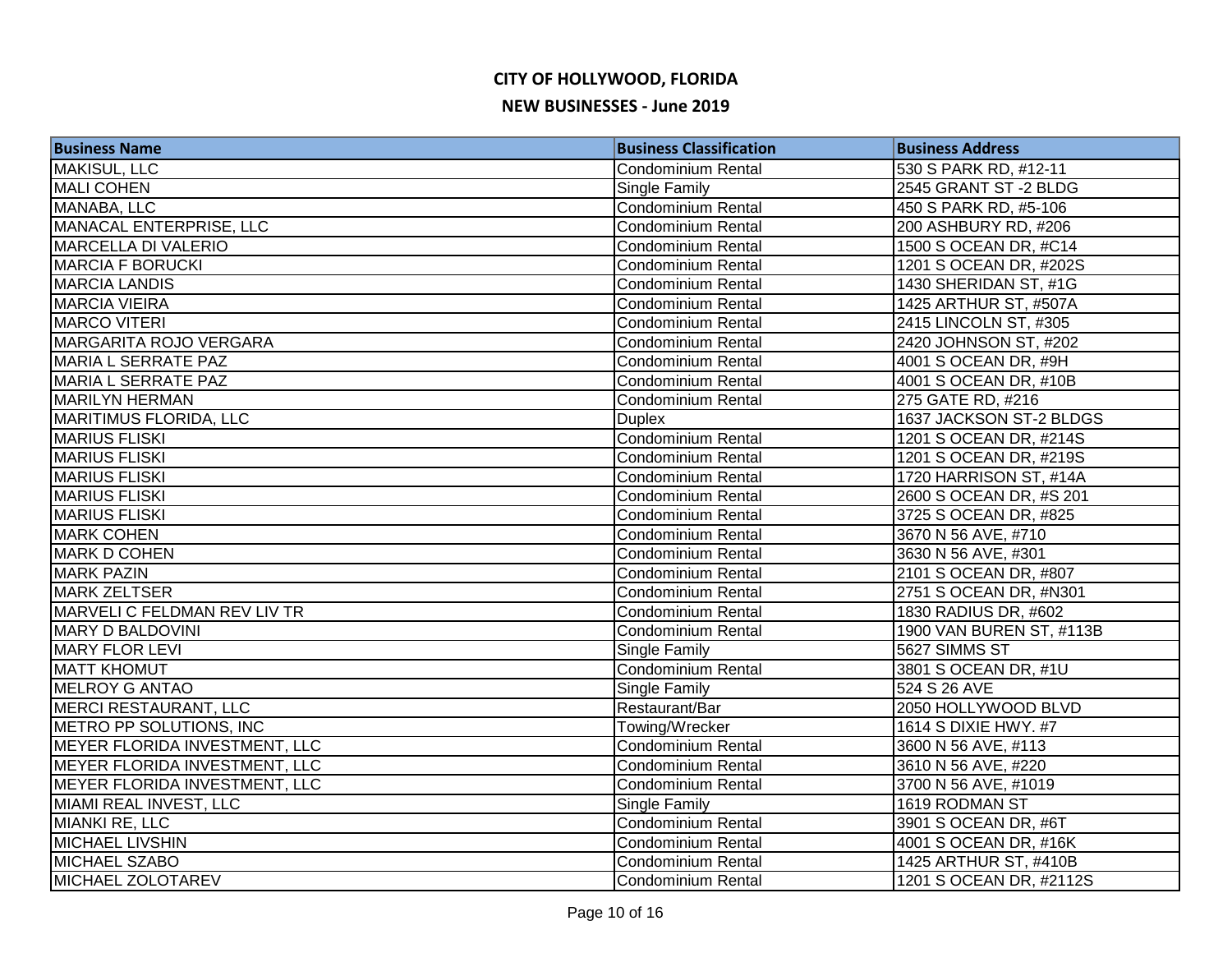| <b>Business Name</b>                       | <b>Business Classification</b>      | <b>Business Address</b>    |
|--------------------------------------------|-------------------------------------|----------------------------|
| MICHEL ZYSERMANN                           | <b>Condominium Rental</b>           | 1825 CLEVELAND ST, #10     |
| <b>MICHEL ZYSERMANN</b>                    | <b>Condominium Rental</b>           | 601 S 19 AVE, #2           |
| <b>MICHEL ZYSERMANN</b>                    | <b>Condominium Rental</b>           | 601 S 19 AVE, #9           |
| <b>MICHEL ZYSERMANN</b>                    | Condominium Rental                  | 601 S 19 AVE, #11          |
| MIILICA K DAVID                            | <b>Condominium Rental</b>           | 440 S PARK RD, #4-210      |
| <b>MIKHAIL DOMNICH</b>                     | <b>Condominium Rental</b>           | 4001 S OCEAN DR, #11M      |
| MONICA ARISMENDI REV TR                    | Condominium Rental                  | 140 S DIXIE HWY, #535      |
| <b>MOSHE BAHIRI</b>                        | Condominium Rental                  | 4001 S OCEAN DR, #16C      |
| <b>MOSHE BAHIRI</b>                        | Condominium Rental                  | 3901 S OCEAN DR, #8F       |
| <b>MOSHE BAHIRI</b>                        | Condominium Rental                  | 3801 S OCEAN DR, #PH16G    |
| <b>MPGA GROUP, CORP</b>                    | <b>Condominium Rental</b>           | 3690 N 56 AVE, #933        |
| MR. FIX IT RITE, LLC                       | <b>Carpet Cleaning/Installation</b> | 7170 RALEIGH ST            |
| MRK USA, LLC                               | <b>Delivery Service</b>             | 7398 CLEVELAND ST          |
| MRL MANAGEMENT, LLC                        | Condominium Rental                  | 140 S DIXIE HWY, #605      |
| MRL MANAGEMENT, LLC                        | <b>Condominium Rental</b>           | 140 S DIXIE HWY, #622      |
| MS 2014, LLC                               | Condominium Rental                  | 3300 N SURF RD, #21A       |
| MY SFL INVESTMENTS, LLC                    | <b>Condominium Rental</b>           | 2775 TAFT ST, #211         |
| MY WATERGRAPHIC DESIGNS, INC               | Furniture/Houseware Stores          | 1320 N DIXIE HWY           |
| (DBA: A TO ZZZZ BEDS, FURNITURE & TRADING) |                                     |                            |
| NADZEZHDA ULASENKA                         | Condominium Rental                  | 2839 TAYLOR ST, #3         |
| NAIME ALE ALVAREZ                          | <b>Condominium Rental</b>           | 2101 S OCEAN DR, #605      |
| NAMERNE RE, LLC                            | <b>Condominium Rental</b>           | 3901 S OCEAN DR, #2V       |
| NATALIA LABUTTIS                           | Single Family                       | 2547 HARDING ST            |
| <b>NATHALIE LAMOTHE</b>                    | Condominium Rental                  | 3355 EMERALD OAKS DR, #101 |
| <b>NEDZAD &amp; SEHIJA TALJIC</b>          | <b>Condominium Rental</b>           | 2751 S OCEAN DR, #N302     |
| <b>NEW YORK INVESTMENTS FL, CORP</b>       | <b>Condominium Rental</b>           | 3610 N 56 AVE, #217        |
| <b>NG3 AUTOMOTIVE, LLC</b>                 | <b>Auto Sales</b>                   | 5716 RODMAN ST             |
| <b>NICHOLAS P &amp; DAYSI FLOREA</b>       | <b>Condominium Rental</b>           | 1200 HILLCREST CT, #114    |
| <b>NICOLE M ROCHET</b>                     | Physician                           | 3850 HOLLYWOOD BLVD, #301  |
| <b>NIZA MESHOLAM</b>                       | <b>Condominium Rental</b>           | 4100 N 58 AVE, #303        |
| NORINVEST PROPERTY, LLC                    | <b>Condominium Rental</b>           | 440 S PARK RD, #4-106      |
| NORINVEST PROPERTY, LLC                    | <b>Condominium Rental</b>           | 630 S PARK RD, #112-3      |
| NORMA GONZALEZ                             | <b>Condominium Rental</b>           | 322 HARDING ST, #B101      |
| NORMAN W & EVELYN AUERBACH                 | Condominium Rental                  | 1201 S OCEAN DR, #110S     |
| NURSING PLUS OF BROWARD, LLC               | Home Health Care Agency             | 2429 HOLLYWOOD BLVD, #100  |
| OALA 2, CORP                               | Condominium Rental                  | 3600 N 56 AVE, #102        |
| OALA 2, CORP                               | Condominium Rental                  | 3610 N 56 AVE, #221        |
| OALA 2, CORP                               | Condominium Rental                  | 540 S PARK RD, #15-9       |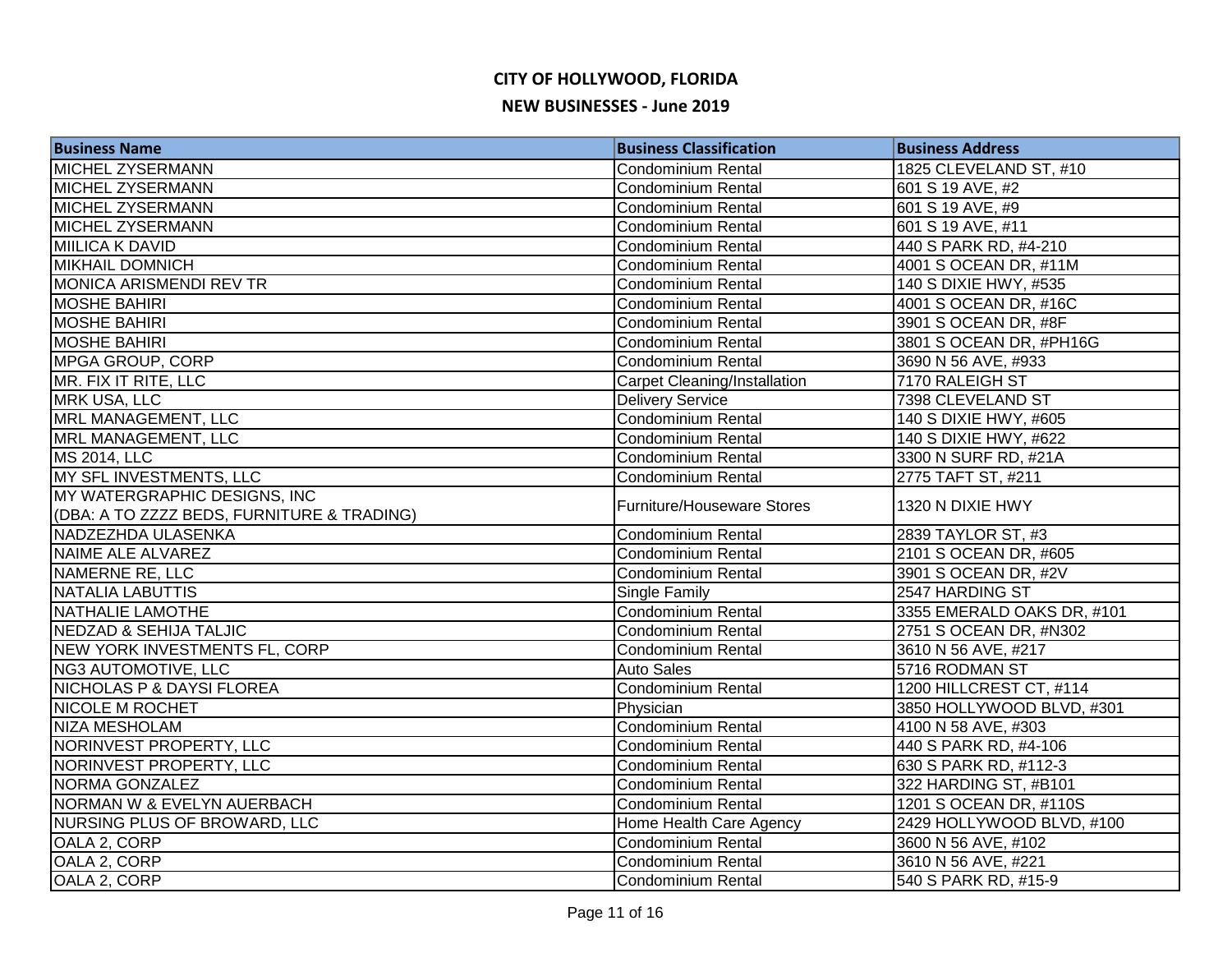| <b>Business Name</b>               | <b>Business Classification</b>     | <b>Business Address</b>  |
|------------------------------------|------------------------------------|--------------------------|
| OALA 2, CORP                       | <b>Condominium Rental</b>          | 3901 S OCEAN DR, #2U     |
| OALA 4, CORP                       | <b>Condominium Rental</b>          | 3660 N 56 AVE, #616      |
| OALA 4, CORP                       | <b>Condominium Rental</b>          | 650 S PARK RD, #21-5     |
| OCEAN DRIVE HOLLYWOOD, LLC         | <b>Condominium Rental</b>          | 2101 S OCEAN DR, #604    |
| <b>OCEANFRONT RENTALS, LLC</b>     | <b>Condominium Rental</b>          | 3111 N OCEAN DR, #401    |
| <b>OLEG SHKURO</b>                 | <b>Condominium Rental</b>          | 2401 S OCEAN DR, #2102   |
| <b>OLIVERA SARGIN</b>              | <b>Condominium Rental</b>          | 3630 N 56 AVE, #324      |
| OMDRA, LLC                         | Condominium Rental                 | 630 S PARK RD, #28-3     |
| <b>ORIXA MIAMI, LLC</b>            | <b>Condominium Rental</b>          | 450 S PARK RD, #5-203    |
| <b>ORLANDO CALAS</b>               | <b>Condominium Rental</b>          | 311 LIBERTY ST, #6       |
| <b>OSAMIL INVESTMENT, LLC</b>      | Condominium Rental                 | 3111 N OCEAN DR, #512    |
| <b>OSCAR CONTRERAS</b>             | <b>Duplex</b>                      | 1646 FUNSTON ST, #1-2    |
| PALULA INVESTMENT, LLC             | Condominium Rental                 | 650 S PARK RD, #16-5     |
| PARADISE GARDENS 204, LLC          | <b>Condominium Rental</b>          | 2200 TAYLOR ST, #204     |
| PARISI & MALDONADO, LLC            | <b>Condominium Rental</b>          | 5801 WASHINGTON ST, #4   |
| <b>PARISI &amp; MALDONADO, LLC</b> | <b>Condominium Rental</b>          | 5905 WASHINGTON ST, #237 |
| PARISI & MALDONADO, LLC            | Condominium Rental                 | 3720 HARRISON ST, #1     |
| PARISI & MALDONADO, LLC            | <b>Condominium Rental</b>          | 919 HILLCREST DR, #208   |
| PARISI & MALDONADO, LLC            | Condominium Rental                 | 4700 WASHINGTON ST, #501 |
| <b>PASCUAL SGRO</b>                | Condominium Rental                 | 470 S PARK RD, #7-209    |
| <b>PATRICIA PITA</b>               | Single Family                      | 214 N 31 AVE             |
| <b>PAVEL GRUIA NEDICI</b>          | <b>Condominium Rental</b>          | 919 HILLCREST DR, #408   |
| <b>PEDRO SANTOS</b>                | <b>Condominium Rental</b>          | 2314 JOHNSON ST, #18C    |
| <b>PEDRO SANTOS</b>                | <b>Condominium Rental</b>          | 2751 S OCEAN DR, #N1803  |
| <b>PETER GEORGIADIS</b>            | <b>Condominium Rental</b>          | 311 CONNECTICUT ST, #2   |
| PHD DEVELOPMENT, LLC               | <b>Condominium Rental</b>          | 470 S PARK RD, #7-302    |
| <b>PRETTII NAILS, LLC</b>          | Nail Salon                         | 5211 PEMBROKE RD         |
| <b>PROPIEDADES CINDY, LLC</b>      | Condominium Rental                 | 4001 S OCEAN DR, #10G    |
| <b>QUN LIU</b>                     | Condominium Rental                 | 1830 RADIUS DR, #314     |
| <b>RACHEL SETTON REV TR</b>        | Condominium Rental                 | 2301 S OCEAN DR, #2308   |
| <b>RAFAEL A GARZON</b>             | <b>Condominium Rental</b>          | 1201 S OCEAN DR, #2109N  |
| <b>RAFAEL BITON</b>                | <b>Condominium Rental</b>          | 4942 SHERIDAN ST, #2     |
| <b>RAFFAELE AGOVINO</b>            | Apt Building (3 or more units)     | 1750 FLETCHER ST         |
| <b>RAINBOW PLACE, INC</b>          | <b>Residential Care Facilities</b> | 522 S RAINBOW DR         |
| <b>RAMON MUNOZ</b>                 | <b>Condominium Rental</b>          | 410 S PARK RD, #1-204    |
| <b>RAUL M TORRALBAS</b>            | Condominium Rental                 | 3700 N 56 AVE, #1003     |
| <b>RAYMOND BERTOIA</b>             | <b>Condominium Rental</b>          | 2301 S OCEAN DR, #1502   |
| <b>RAYMOND J PASTORE</b>           | <b>Condominium Rental</b>          | 2301 S OCEAN DR, #906    |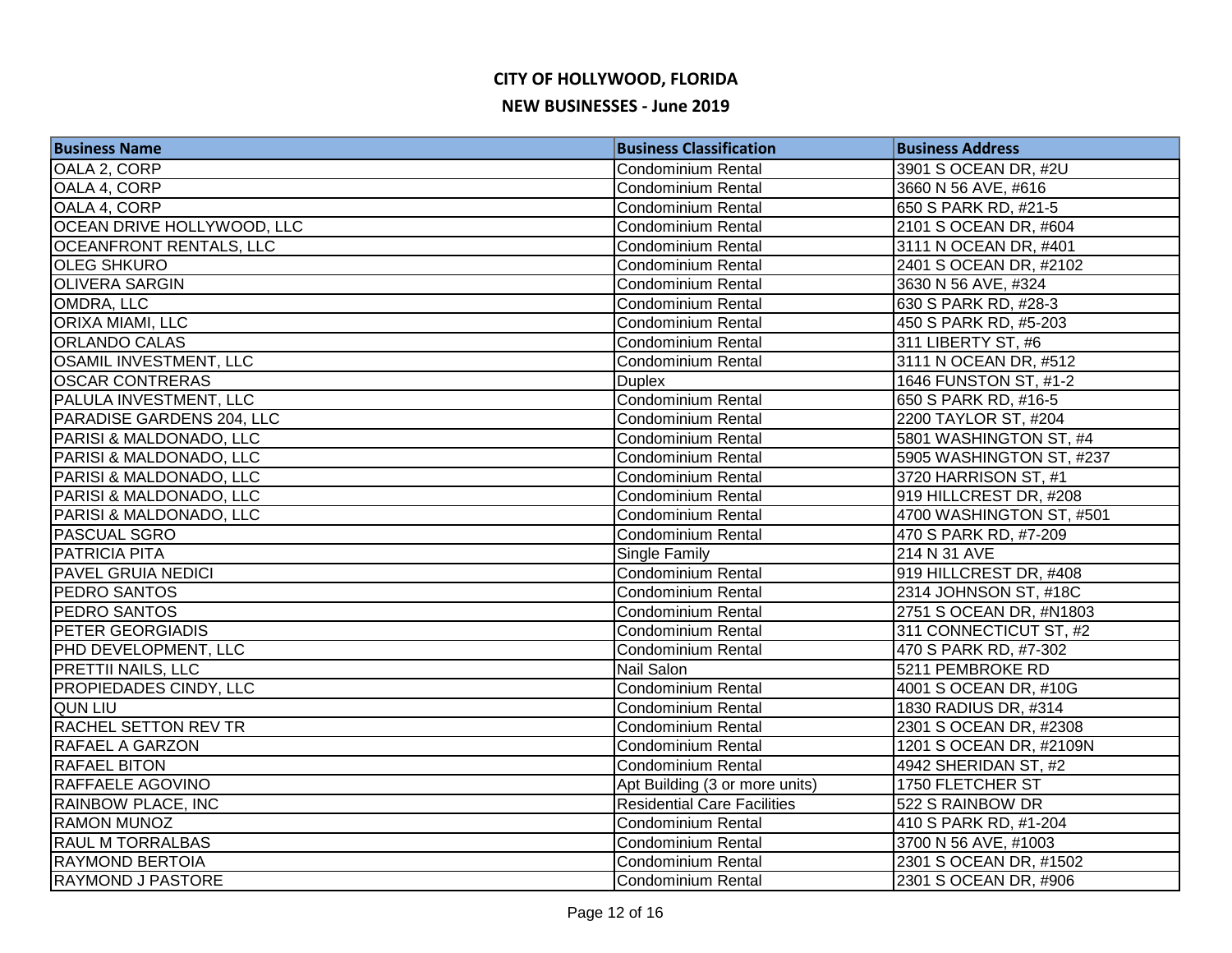| <b>Business Name</b>                    | <b>Business Classification</b>     | <b>Business Address</b>   |
|-----------------------------------------|------------------------------------|---------------------------|
| <b>RAYMOND J PASTORE</b>                | <b>Condominium Rental</b>          | 2401 S OCEAN DR, #1101    |
| <b>REMNH, LLC</b>                       | <b>Condominium Rental</b>          | 1720 HARRISON ST, #10F    |
| <b>REUBEN EZEKIEL</b>                   | <b>Condominium Rental</b>          | 1830 RADIUS DR, #223      |
| <b>REYNALDO GARZA</b>                   | <b>Condominium Rental</b>          | 2201 S OCEAN DR, #2506    |
| <b>RICHA DAWAR</b>                      | Physician                          | 3850 HOLLYWOOD BLVD, #1B  |
| RICHARD SCOTT HOERMANN                  | Condominium Rental                 | 3111 N OCEAN DR, #1003    |
| RJS REAL ESTATE INVESTMENTS, INC        | <b>Condominium Rental</b>          | 3640 N 56 AVE, #424       |
| <b>ROBERT &amp; JUDITH SMITH REV TR</b> | <b>Condominium Rental</b>          | 221 BRIARWOOD CIR, #1-11  |
| <b>ROBERT C WILSON</b>                  | <b>Condominium Rental</b>          | 322 HARDING ST, #B105     |
| <b>ROBERT E DITTMEIER</b>               | <b>Condominium Rental</b>          | 1830 RADIUS DR, #611      |
| <b>ROBERT F CASCIORIZZO</b>             | <b>Condominium Rental</b>          | 919 HILLCREST DR, #412    |
| ROBERT J JULIA                          | <b>Condominium Rental</b>          | 3801 S OCEAN DR, #1K      |
| <b>ROBERT MATTHEW</b>                   | <b>Condominium Rental</b>          | 1919 VAN BUREN ST, #415A  |
| <b>RODOLFO PAOLICELLI</b>               | Condominium Rental                 | 2840 TAYLOR ST, #6        |
| <b>RONALD SMITH</b>                     | Physician                          | 3850 HOLLYWOOD BLVD, #301 |
| RONDA B BARONE                          | <b>Condominium Rental</b>          | 3204 ARBOR LN, #2404      |
| ROSA CLARA COSTA REIS                   | <b>Condominium Rental</b>          | 1830 RADIUS DR, #512      |
| ROSSELL ENTERPRISES, LLC                | <b>Janitorial Services</b>         | 2008 JACKSON ST, #E-8     |
| <b>RUBEN A ALFONSO</b>                  | <b>Condominium Rental</b>          | 1830 RADIUS DR, #1301     |
| <b>RUDY &amp; CARMELLA MENENDEZ TR</b>  | <b>Condominium Rental</b>          | 1200 TALLWOOD AVE, #102   |
| RUGGERO ALEXANDER TABOADA               | <b>Condominium Rental</b>          | 540 S PARK RD, #38-9      |
| SAI CHHAYA PROPERTIES, LLC              | Condominium Rental                 | 4001 S OCEAN DR, #16A     |
| SALOMON RAUL HABOBA                     | <b>Condominium Rental</b>          | 140 S DIXIE HWY, #507     |
| SALVATORE CARELLA                       | <b>Condominium Rental</b>          | 450 S PARK RD, #5-107     |
| SAN FELASCO NURSERIES, LLC              | Medical Marijuana Treatment Center | 2908 HOLLYWOOD BLVD       |
| (DBA: HARVEST HOUSE OF CANNABIS)        |                                    |                           |
| SAN REMO INVESTMENT, LLC                | <b>Condominium Rental</b>          | 3901 S OCEAN DR, #2R      |
| SAN REMO INVESTMENT, LLC                | Condominium Rental                 | 4001 S OCEAN DR, #11E     |
| <b>SANJAY SOOD</b>                      | Condominium Rental                 | 570 S PARK RD, #16-6      |
| <b>SANJAY SOOD</b>                      | Condominium Rental                 | 570 S PARK RD, #26-6      |
| <b>SANJAY SOOD</b>                      | <b>Condominium Rental</b>          | 510 S PARK RD, #27-10     |
| SANTIAGO SANTANA                        | <b>Condominium Rental</b>          | 440 S PARK RD, #4-201     |
| <b>SARA MEIR</b>                        | <b>Condominium Rental</b>          | 2751 S OCEAN DR, #S1405   |
| SARAH BROOKLAND                         | Condominium Rental                 | 2401 S OCEAN DR, #606     |
| <b>SAVITRI RAMPAL</b>                   | <b>Condominium Rental</b>          | 1915 RODMAN ST, #5        |
| <b>SCHUTZENGEL, LLC</b>                 | <b>Condominium Rental</b>          | 460 S PARK RD, #6-306     |
| <b>SCORPIO PROPERTIES, LLC</b>          | <b>Condominium Rental</b>          | 901 HILLCREST DR, #207    |
| <b>SCOTT B ROBERTS</b>                  | Condominium Rental                 | 1830 RADIUS DR, #809      |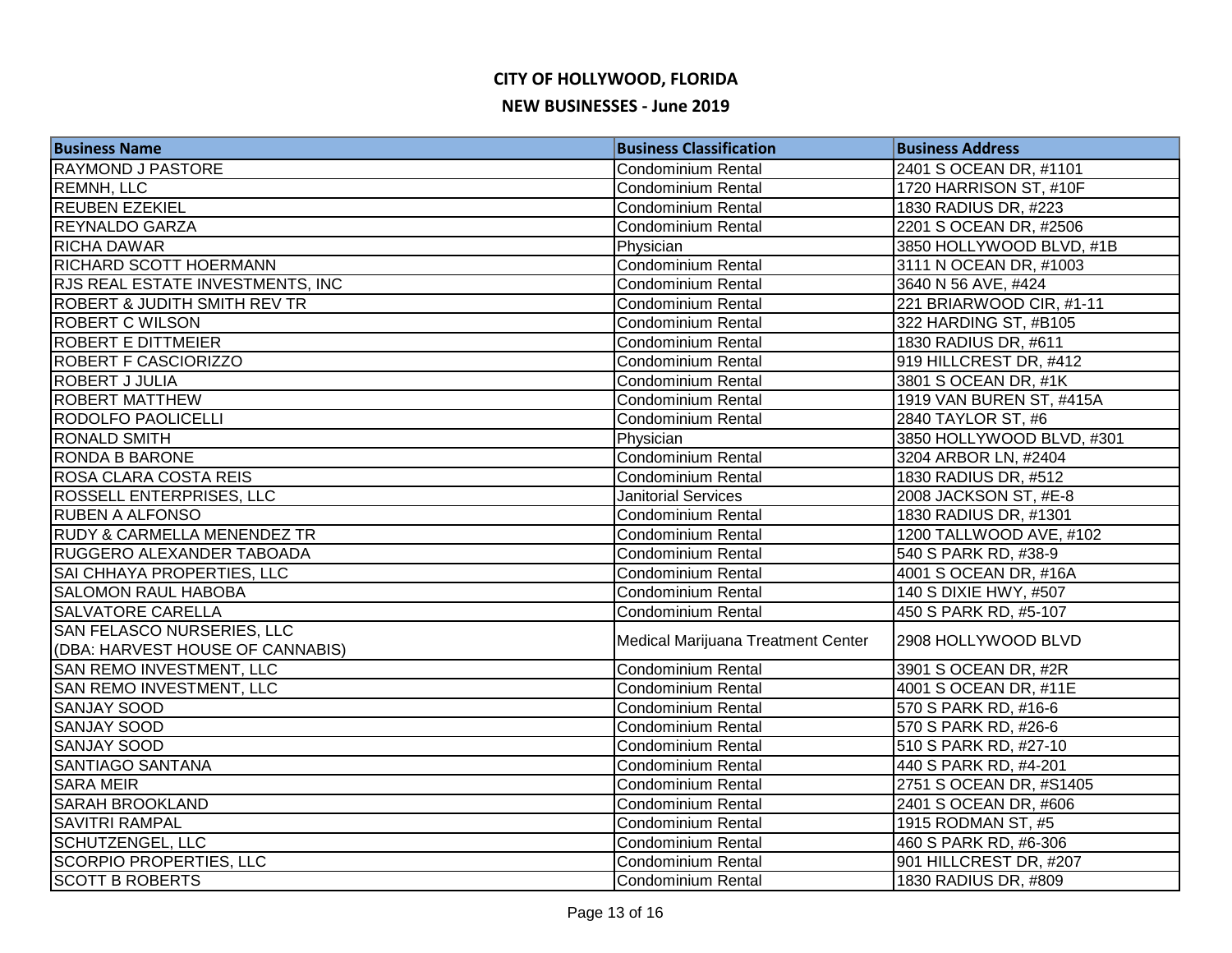| <b>Business Name</b>                   | <b>Business Classification</b>     | <b>Business Address</b>      |
|----------------------------------------|------------------------------------|------------------------------|
| <b>SCOTT FIRTELL</b>                   | Condominium Rental                 | 1201 S OCEAN DR, #2110S      |
| <b>SCOTT SUSTRICK</b>                  | Single Family                      | 2471 DEWEY ST                |
| SEAFORD AVENUE SOUTH CORP              | Contractor/Plumbing                | 1504 N DIXIE HWY             |
| (DBA: ATLAS PLUMBING OF HOLLYWOOD)     |                                    |                              |
| <b>SEAN DEPALMA</b>                    | Single Family                      | 3242 ARTHUR ST               |
| <b>SERGIO EST NICARAGUA</b>            | <b>Single Family</b>               | 5818 WILEY ST                |
| <b>SERGIO INFANTE</b>                  | Condominium Rental                 | 950 HILLCREST DR, #304       |
| <b>SERHAZ RE, LLC</b>                  | Condominium Rental                 | 3901 S OCEAN DR, #5T         |
| SEROBE RE, LLC                         | Condominium Rental                 | 3901 S OCEAN DR, #2M         |
| <b>SERVIO T HERNANDEZ</b>              | <b>Condominium Rental</b>          | 3901 S OCEAN DR, #12Y        |
| <b>SHAKEN UNLIMITED CORP</b>           | Small Vendor/Mobile                |                              |
| <b>SHARON BACHAR REV TR</b>            | <b>Condominium Rental</b>          | 2730 TAYLOR ST, #9           |
| <b>SHARON L THIBAULT</b>               | <b>Condominium Rental</b>          | 2738 FILLMORE ST, #8-W       |
| <b>SHATHEA MOHAMAD</b>                 | Internet Sales                     | 2435 PIERCE ST, #27          |
| (DBA: FLY FRAMES BOUTIQUE)             |                                    |                              |
| <b>SHAWN HORWICK</b>                   | Attorney                           | 4000 HOLLYWOOD BLVD, #485    |
| SHERIF GENDI IRREV TR                  | Condominium Rental                 | 1201 S OCEAN DR, #701N       |
| <b>SHOLOMO LANES</b>                   | Physician                          | 3850 HOLLYWOOD BLVD, #301    |
| SIMCAM, INC                            | <b>Single Family</b>               | 139 HIDDEN COURT RD, #20-E   |
| SIMONETTI REV TR                       | Condominium Rental                 | 6051 N OCEAN DR, #403        |
| SM BAYRES, LLC                         | Condominium Rental                 | 1816 MCKINLEY ST, #2         |
| <b>SMILE TRUCK, CORP</b>               | Small Vendor/Mobile                |                              |
| SOUTH TRADE, INC                       | Condominium Rental                 | 3801 S OCEAN DR, #PH16P      |
| SPECTRUM CAPITAL GROUP, LLC            | <b>Condominium Rental</b>          | 1919 VAN BUREN ST, #119A     |
| STANLEY J SZYMANIK, SR                 | <b>Condominium Rental</b>          | 1420 SHERIDAN ST, #14H       |
| <b>STELIAN CHRISTIAN ILEANA</b>        | <b>Duplex</b>                      | 1735-1739 FUNSTON ST-2 BLDGS |
| <b>STEVEN &amp; BRIGITA DRAZENOVIC</b> | Condominium Rental                 | 410 S PARK RD, #1-206        |
| <b>STEVEN BEAN</b>                     | <b>Condominium Rental</b>          | 1200 HILLCREST CT, #209      |
| <b>STEVEN WOLFE</b>                    | Condominium Rental                 | 100 ASHBURY RD, #204         |
| <b>SUE CARLOZZI</b>                    | <b>Single Family</b>               | 1318 TYLER ST                |
| <b>SUMITT PALMS, LLC</b>               | Condominium Rental                 | 1201 S OCEAN DR, #2106S      |
| SUNSHINEBIT, LLC                       | Condominium Rental                 | 140 S DIXIE HWY, #735        |
| <b>SUSANA MANDEL</b>                   | Nurse Practice/Physician Assistant | 3850 HOLLYWOOD BLVD, #301    |
| <b>SUZANNE M HODGES</b>                | Condominium Rental                 | 1440 SHERIDAN ST, #5F        |
| <b>TAL NAVARRO</b>                     | <b>Condominium Rental</b>          | 540 S PARK RD, #33-9         |
| <b>TAMADA, LLC</b>                     | <b>Condominium Rental</b>          | 950 HILLCREST DR, #311       |
| THE 545 WESTERN AVE RLTY TR II         | <b>Condominium Rental</b>          | 3300 N SURF RD, #22A         |
| THE VENTURE UNIT 206, INC              | Condominium Rental                 | 140 S DIXIE HWY, #505        |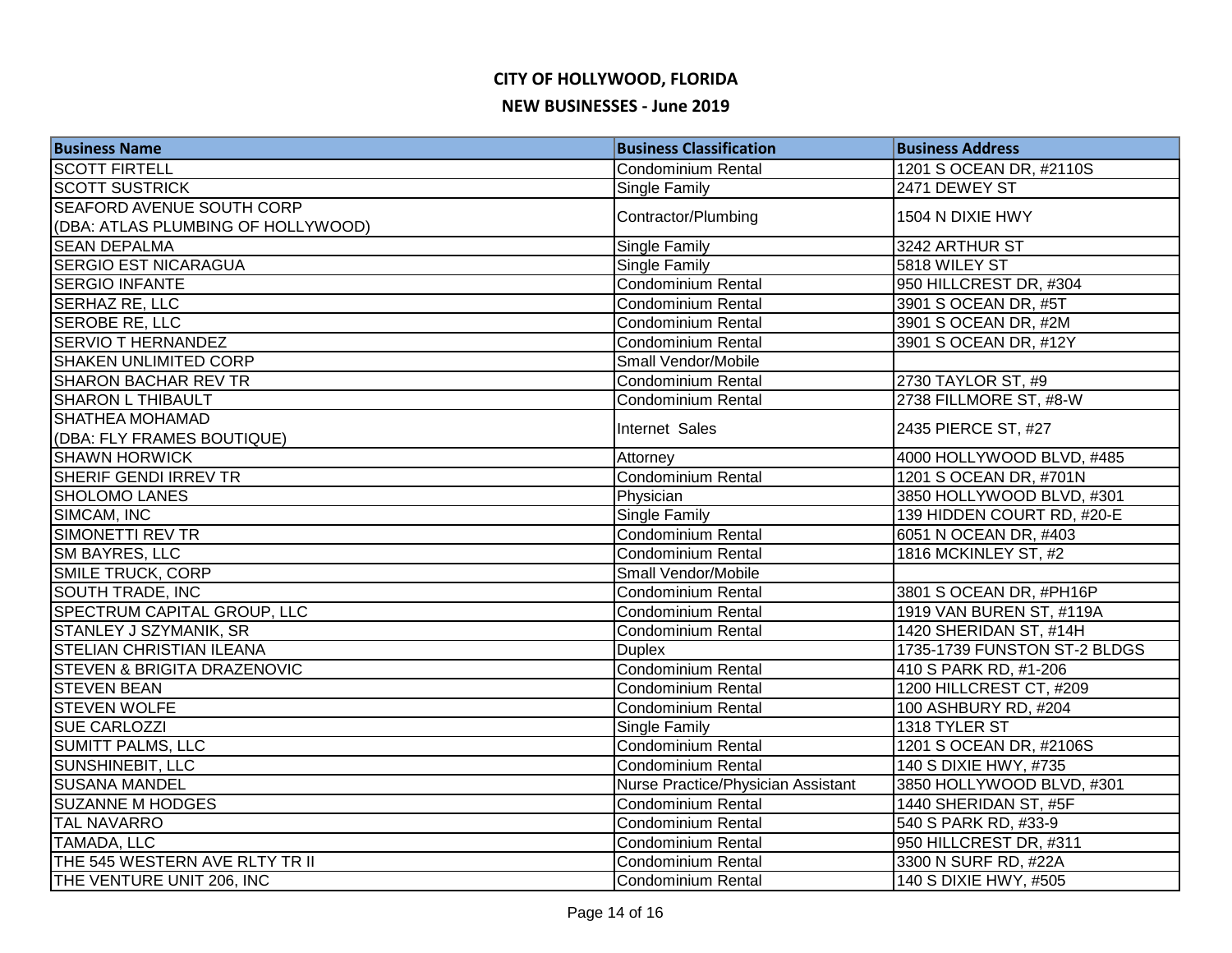| <b>Business Name</b>                                  | <b>Business Classification</b>      | <b>Business Address</b> |
|-------------------------------------------------------|-------------------------------------|-------------------------|
| <b>THERESA M RODRIGUEZ</b>                            | Condominium Rental                  | 2201 S OCEAN DR, #402   |
| <b>THERESA M WALSH</b>                                | <b>Condominium Rental</b>           | 1555 N 12 CT, #3B       |
| <b>THERESE BEAUBIEN-CHALOULT</b>                      | <b>Condominium Rental</b>           | 3300 N SURF RD, #6A     |
| <b>TOPAKIS, LLC</b>                                   | Condominium Rental                  | 630 S PARK RD, #38-3    |
| <b>TOPAKIS, LLC</b>                                   | <b>Condominium Rental</b>           | 550 S PARK RD, #32-8    |
| <b>TRANSFORM KM, LLC</b><br>(DBA: KMART, #3818)       | <b>Clothing/Apparel Store</b>       | 3800 OAKWOOD BLVD, #A   |
| <b>TUCKY, INC</b>                                     | Condominium Rental                  | 540 S PARK RD, #34-9    |
| <b>TUROV MGMT, LLC</b>                                | Condominium Rental                  | 3901 S OCEAN DR, #3B    |
| <b>TUROV MGMT, LLC</b>                                | Condominium Rental                  | 3901 S OCEAN DR, #3Y    |
| UNITED STATE SOLUTIONS, LLC                           | Finance Company/Personal Finance    | 1943 TYLER ST           |
| UPTOWN PROPERTIES, LLC                                | Condominium Rental                  | 3610 N 56 AVE, #215     |
| UPTOWN PROPERTIES, LLC                                | <b>Condominium Rental</b>           | 2200 S OCEAN DR, #N 203 |
| <b>URSINO FAMILY TR</b>                               | <b>Condominium Rental</b>           | 3901 S OCEAN DR, #8O    |
| <b>VALENTIN P DAVILA</b>                              | <b>Condominium Rental</b>           | 1201 S OCEAN DR, #314S  |
| <b>VALERIA ROUGIER</b>                                | <b>Condominium Rental</b>           | 2219 POLK ST, #10A      |
| <b>VALMAS, LLC</b>                                    | <b>Condominium Rental</b>           | 4001 S OCEAN DR, #9E    |
| <b>VALMAS, LLC</b>                                    | <b>Condominium Rental</b>           | 3901 S OCEAN DR, #14S   |
| <b>VERONICA AGUILAR</b>                               | <b>Condominium Rental</b>           | 1449 N 14 WAY, #101     |
| <b>VIKTOR DOBROV</b>                                  | Condominium Rental                  | 2301 S OCEAN DR, #1701  |
| VITOX, INC.<br>(DBA: FLAMINGO DANCE & FITNESS STUDIO) | <b>Fitness Instruction/Training</b> | 727 S 21 AVE            |
| <b>VLADIMIR MEDVEDEV</b>                              | Condominium Rental                  | 2301 S OCEAN DR, #1606  |
| <b>WALTER WAINSTEIN</b>                               | <b>Condominium Rental</b>           | 540 S PARK RD, #12-9    |
| <b>WELLNESS LIASONS, LLC</b>                          | <b>Condominium Rental</b>           | 3670 N 56 AVE, #722     |
| <b>WELLNESS LIASONS, LLC</b>                          | <b>Condominium Rental</b>           | 3680 N 56 AVE, #807     |
| <b>WEST PLANTATION DEVELOPMENTS, LLC</b>              | <b>Condominium Rental</b>           | 2832 FILLMORE ST, #17   |
| <b>WIGGIE, INC</b>                                    | <b>Condominium Rental</b>           | 440 S PARK RD, #4-309   |
| Y&A INVESTMENT LOTS OF AMERICA, LLC                   | <b>Commercial Rental Units</b>      | 900 N STATE ROAD 7      |
| <b>YAIR TALMI</b>                                     | Condominium Rental                  | 6001 N OCEAN DR, #706   |
| YAM VACATION RENTALS, LLC                             | <b>Single Family</b>                | 1162 HAYES ST           |
| <b>YEHUDA PERETZ</b>                                  | Condominium Rental                  | 2734 FILLMORE ST, #2E   |
| YELAK, LLC                                            | Small Vendor/Mobile                 |                         |
| (DBA: DEEZ BITES)                                     |                                     |                         |
| <b>YENI A ZAMORA</b>                                  | Condominium Rental                  | 2200 S OCEAN DR, #N 216 |
| <b>YING PERRYMAN REV LIV TR</b>                       | <b>Condominium Rental</b>           | 1830 RADIUS DR, #318    |
| YJJ INVESTMENT GROUP II, LLC                          | <b>Condominium Rental</b>           | 2415 LINCOLN ST, #302   |
| YOSVANY GONZALEZ                                      | Condominium Rental                  | 901 HILLCREST DR, #610  |